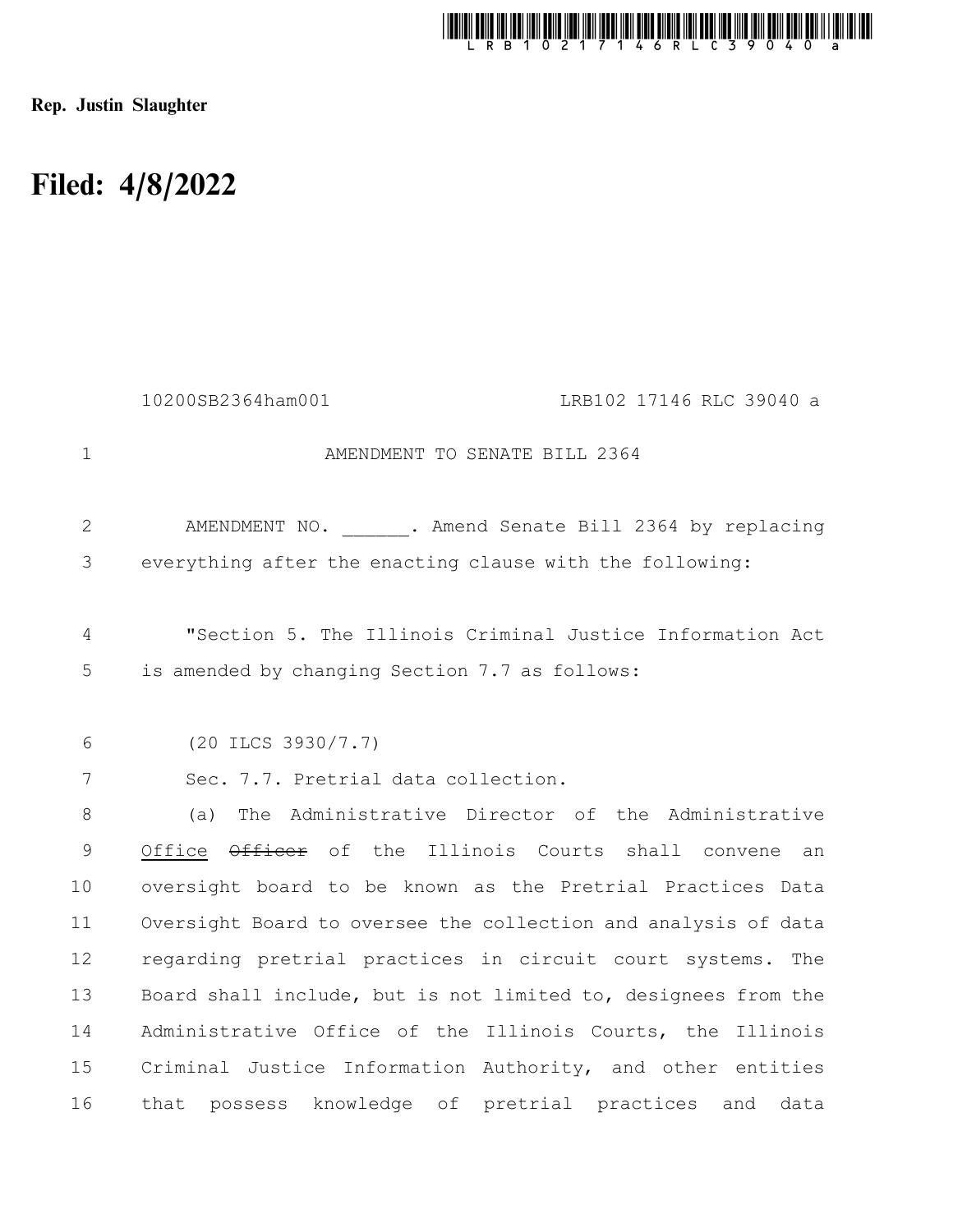collection issues. Members of the Board shall serve without compensation. 1 2

3

(b) The Oversight Board shall:

(1) identify existing pretrial data collection processes in local jurisdictions; 4 5

(2) define, gather and maintain records of pretrial data relating to the topics listed in subsection (c) from circuit clerks' offices, sheriff's departments, law enforcement agencies, jails, pretrial departments, probation department, State's Attorneys' offices, public defenders' offices and other applicable criminal justice system agencies; 6 7 8 9 10 11 12

(3) identify resources necessary to systematically collect and report data related to the topics listed in subsection subsections (c); and 13 14 15

(4) develop a plan to implement data collection processes sufficient to collect data on the topics listed in subsection (c) no later than one year after July 1, 2021 (the effective date of Public Act  $101-652$ ) this amendatory Act of the 101st General Assembly. The plan and, once implemented, the reports and analysis shall be published and made publicly available on the Administrative Office of the Illinois Courts (AOIC) website. 16 17 18 19 20 21 22 23

(c) The Pretrial Practices Data Oversight Board shall develop a strategy to collect quarterly, county-level data on the following topics; which collection of data shall begin on 24 25 26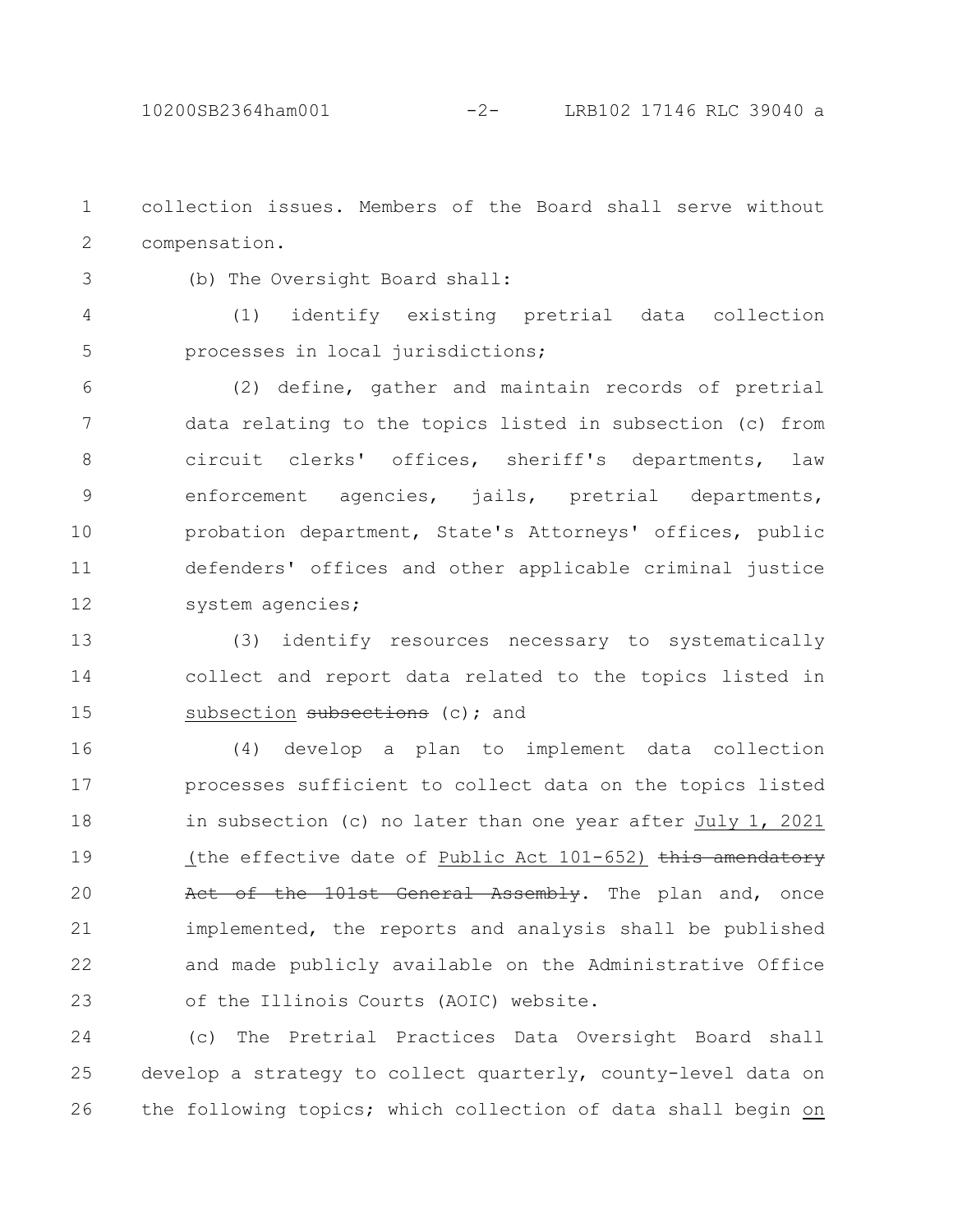## July 1, 2023 starting one year after the effect amendatory Act of the 101st General Assembly: 1 2

(1) information on all persons arrested and charged with misdemeanor or felony charges, or both, including information on persons released directly from law enforcement custody; 3 4 5 6

(2) information on the outcomes of pretrial conditions and pretrial detention hearings in the county courts, including but not limited to the number of hearings held, the number of defendants detained, the number of defendants released, and the number of defendants released with electronic monitoring; 7 8 9 10 11 12

(3) information regarding persons detained in the county jail pretrial, including, but not limited to, the number of persons detained in the jail pretrial and the number detained in the jail for other reasons, the demographics of the pretrial jail population, race, sex, sexual orientation, gender identity, age, and ethnicity, the charges including on which pretrial defendants are detained, the average length of stay of pretrial defendants; 13 14 15 16 17 18 19 20 21

(4) information regarding persons placed on electronic monitoring programs pretrial, including, but not limited to, the number of participants, the demographics of the participant population, including race, sex, sexual orientation, gender identity, age, and ethnicity, the 22 23 24 25 26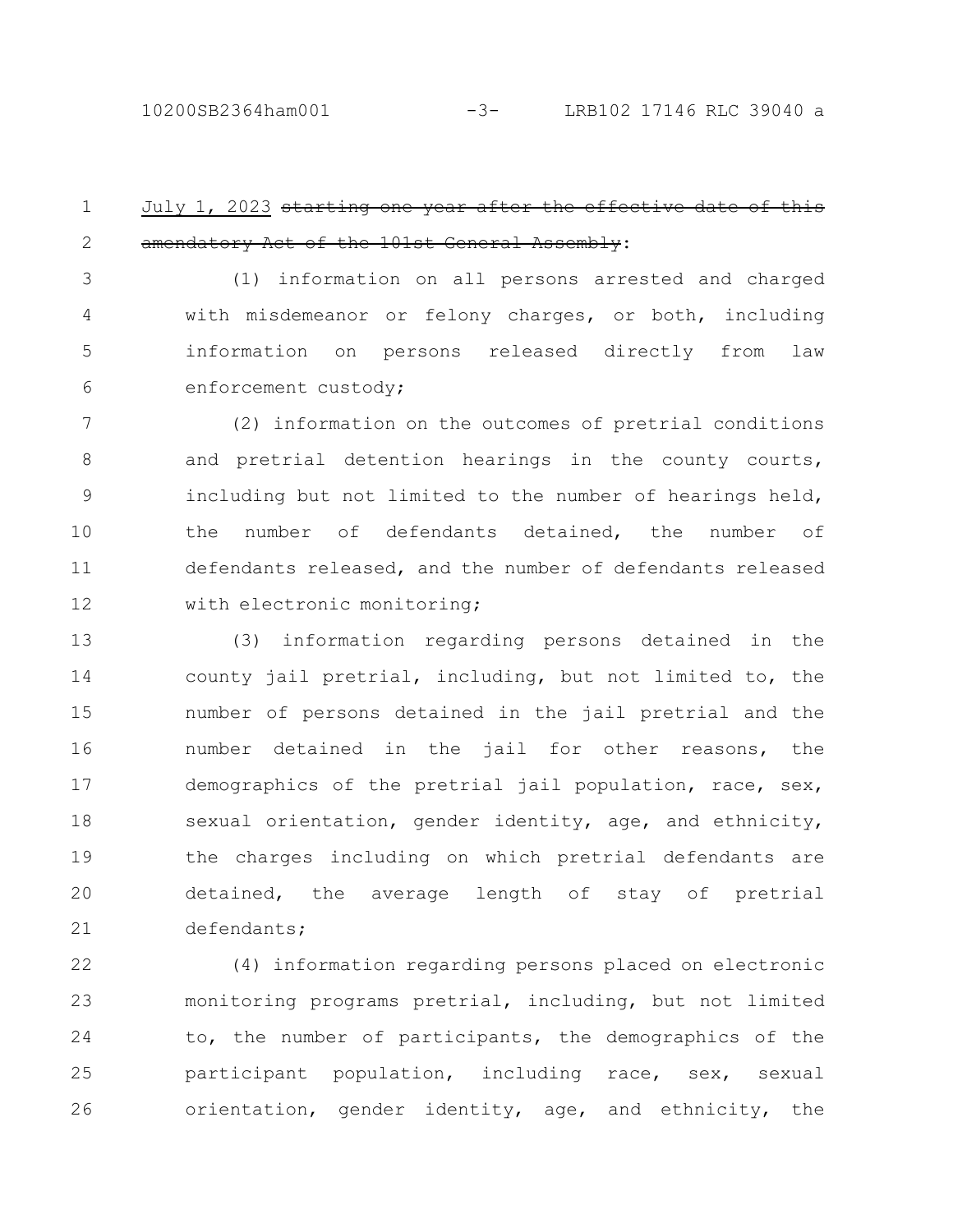1

2

charges on which participants are ordered to the program, and the average length of participation in the program;

(5) discharge data regarding persons detained pretrial in the county jail, including, but not limited to, the number who are sentenced to the Illinois Department of Corrections, the number released after being sentenced to time served, the number who are released on probation, conditional discharge, or other community supervision, the number found not guilty, the number whose cases are dismissed, the number whose cases are dismissed as part of diversion or deferred prosecution program, and the number who are released pretrial after a hearing re-examining their pretrial detention; 3 4 5 6 7 8 9 10 11 12 13

(6) information on the pretrial rearrest of individuals released pretrial, including the number arrested and charged with a new misdemeanor offense while released, the number arrested and charged with a new felony offense while released, and the number arrested and charged with a new forcible felony offense while released, and how long after release these arrests occurred; 14 15 16 17 18 19 20

(7) information on the pretrial failure to appear rates of individuals released pretrial, including the number who missed one or more court dates, how many warrants for failures to appear were issued, and how many individuals were detained pretrial or placed on electronic monitoring pretrial after a failure to appear in court; 21 22 23 24 25 26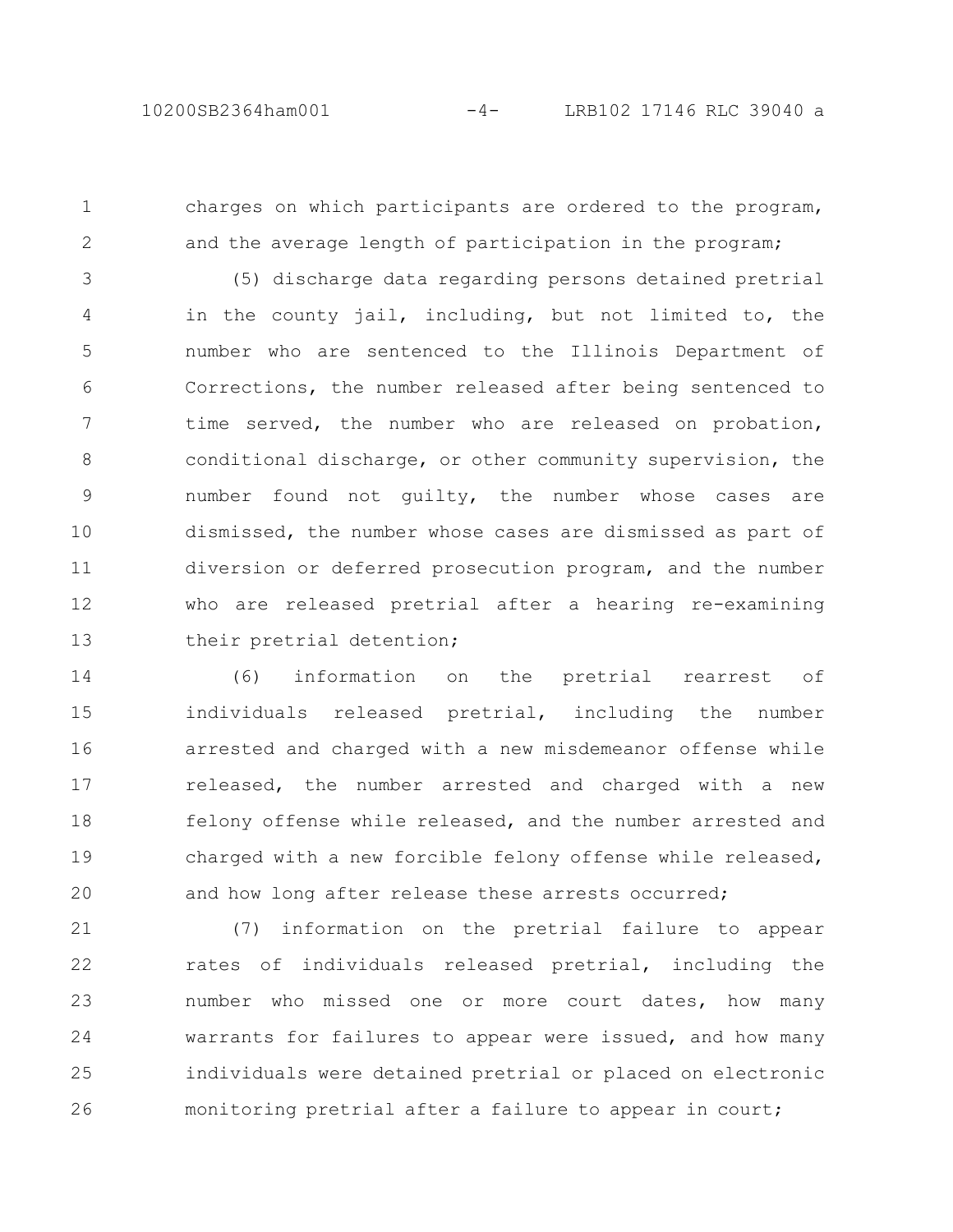10200SB2364ham001 -5- LRB102 17146 RLC 39040 a

(8) what, if any, validated pretrial risk assessment tools are in use in each jurisdiction, and comparisons of the pretrial release and pretrial detention decisions of judges as compared to and the risk assessment scores of individuals; and 1 2 3 4 5

(9) any other information the Pretrial Practices Data Oversight Board considers important and probative of the effectiveness of pretrial practices in the State state of Illinois. 6 7 8 9

(d) d) Circuit clerks' offices, sheriff's departments, law enforcement agencies, jails, pretrial departments, probation department, State's Attorneys' offices, public defenders' offices and other applicable criminal justice system agencies are mandated to provide data to the Administrative Office of the Illinois Courts as described in subsection (c). 10 11 12 13 14 15

(Source: P.A. 101-652, eff. 7-1-21; revised 12-3-21.) 16

Section 10. The Code of Criminal Procedure of 1963 is amended by changing Section 109-1 as follows: 17 18

(725 ILCS 5/109-1) (from Ch. 38, par. 109-1) 19

(Text of Section before amendment by P.A. 101-652) 20

Sec. 109-1. Person arrested. 21

(a) A person arrested with or without a warrant shall be taken without unnecessary delay before the nearest and most accessible judge in that county, except when such county is a 22 23 24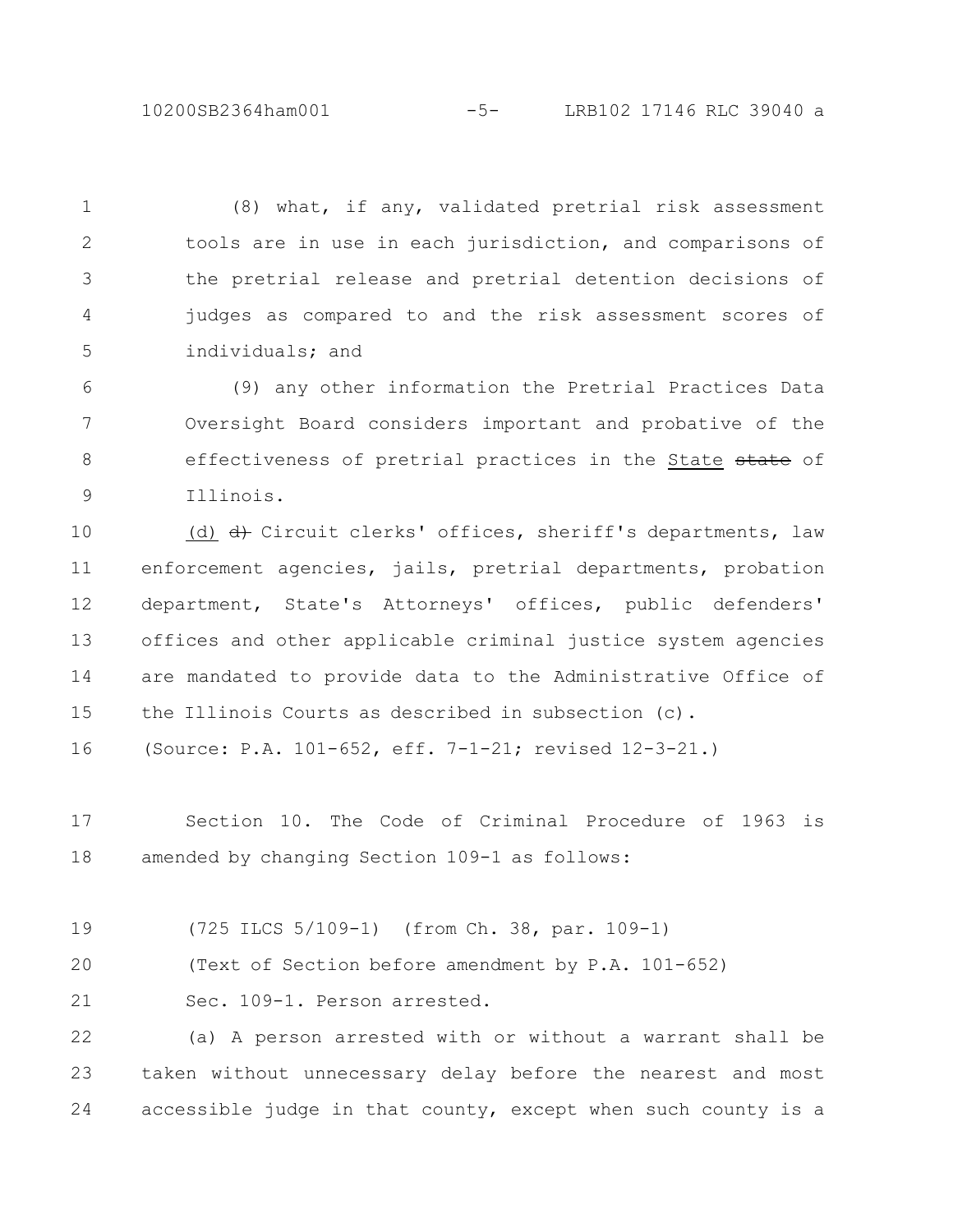10200SB2364ham001 -6- LRB102 17146 RLC 39040 a

participant in a regional jail authority, in which event such person may be taken to the nearest and most accessible judge, irrespective of the county where such judge presides, and a charge shall be filed. Whenever a person arrested either with or without a warrant is required to be taken before a judge, a charge may be filed against such person by way of a two-way closed circuit television system, except that a hearing to deny bail to the defendant may not be conducted by way of closed circuit television. 1 2 3 4 5 6 7 8 9

(a-5) A person charged with an offense shall be allowed counsel at the hearing at which bail is determined under Article 110 of this Code. If the defendant desires counsel for his or her initial appearance but is unable to obtain counsel, the court shall appoint a public defender or licensed attorney at law of this State to represent him or her for purposes of that hearing. 10 11 12 13 14 15 16

17

(b) The judge shall:

(1) Inform the defendant of the charge against him and shall provide him with a copy of the charge; 18 19

(2) Advise the defendant of his right to counsel and if indigent shall appoint a public defender or licensed attorney at law of this State to represent him in accordance with the provisions of Section 113-3 of this Code; 20 21 22 23 24

(3) Schedule a preliminary hearing in appropriate cases; 25 26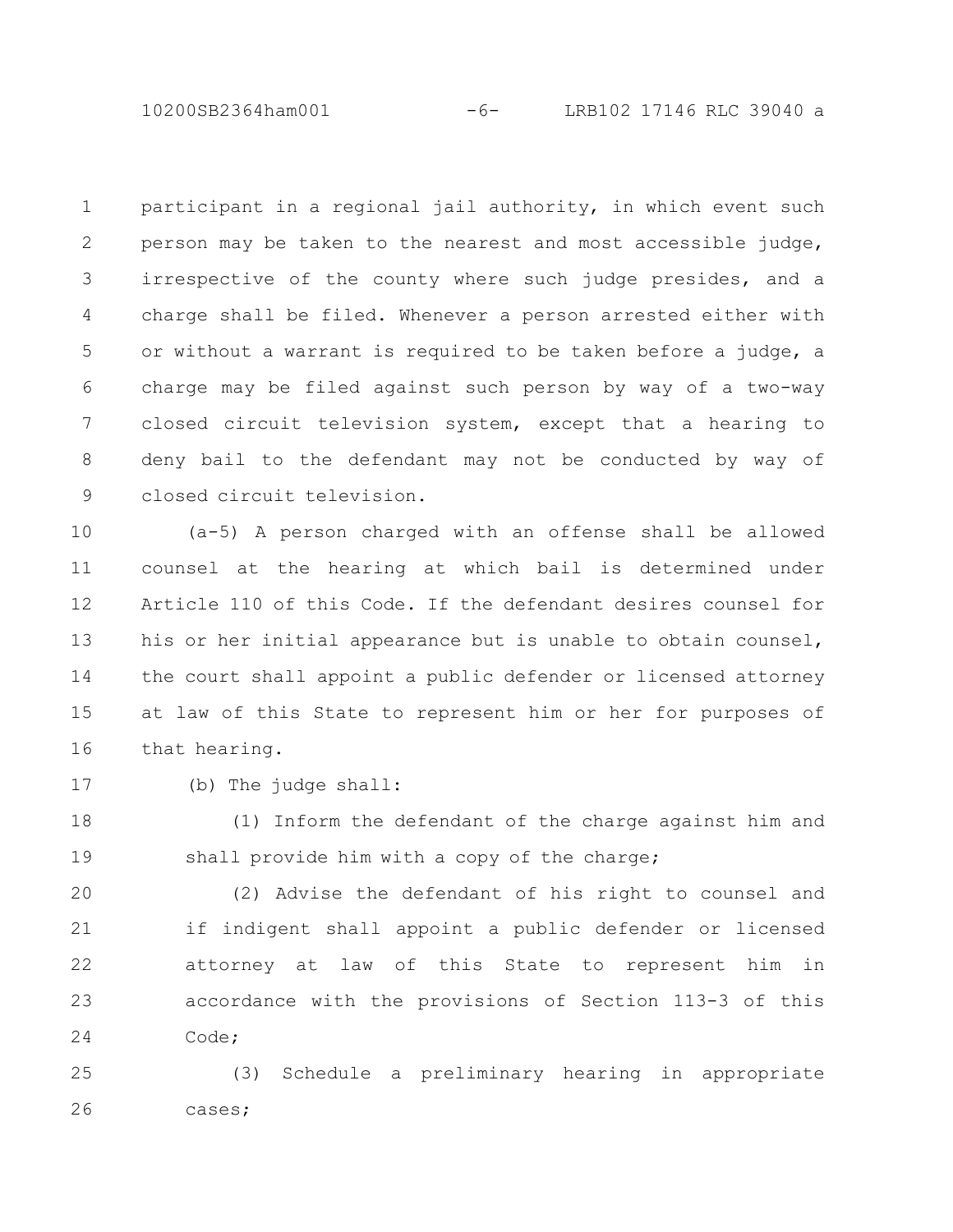1

2

(4) Admit the defendant to bail in accordance with the provisions of Article 110 of this Code; and

(5) Order the confiscation of the person's passport or impose travel restrictions on a defendant arrested for first degree murder or other violent crime as defined in Section 3 of the Rights of Crime Victims and Witnesses Act, if the judge determines, based on the factors in Section 110-5 of this Code, that this will reasonably ensure the appearance of the defendant and compliance by the defendant with all conditions of release. 3 4 5 6 7 8 9 10

(c) The court may issue an order of protection in accordance with the provisions of Article 112A of this Code. 11 12

(d) At the initial appearance of a defendant in any criminal proceeding, the court must advise the defendant in open court that any foreign national who is arrested or detained has the right to have notice of the arrest or detention given to his or her country's consular representatives and the right to communicate with those consular representatives if the notice has not already been provided. The court must make a written record of so advising the defendant. 13 14 15 16 17 18 19 20 21

(e) If consular notification is not provided to a defendant before his or her first appearance in court, the court shall grant any reasonable request for a continuance of the proceedings to allow contact with the defendant's consulate. Any delay caused by the granting of the request by a 22 23 24 25 26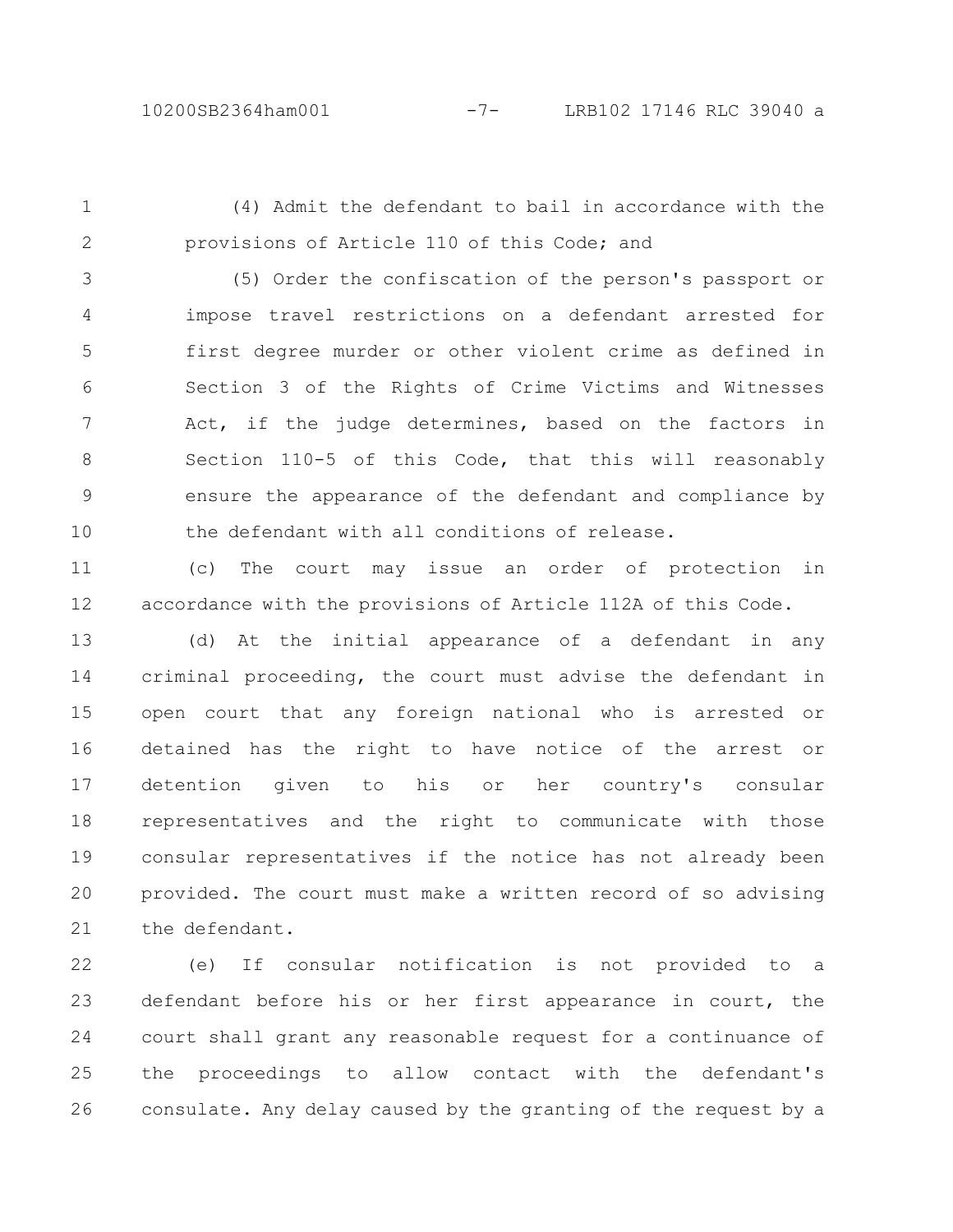10200SB2364ham001 -8- LRB102 17146 RLC 39040 a

defendant shall temporarily suspend for the time of the delay the period within which a person shall be tried as prescribed by subsections (a), (b), or (e) of Section 103-5 of this Code and on the day of the expiration of delay the period shall continue at the point at which it was suspended. (Source: P.A. 99-78, eff. 7-20-15; 99-190, eff. 1-1-16; 100-1, 1 2 3 4 5 6

eff. 1-1-18.) 7

(Text of Section after amendment by P.A. 101-652) 8

Sec. 109-1. Person arrested; release from law enforcement custody and court appearance; geographical constraints prevent in-person appearances. 9 10 11

(a) A person arrested with or without a warrant for an offense for which pretrial release may be denied under paragraphs (1) through (6) of Section 110-6.1 shall be taken without unnecessary delay before the nearest and most accessible judge in that county, except when such county is a participant in a regional jail authority, in which event such person may be taken to the nearest and most accessible judge, irrespective of the county where such judge presides, and a charge shall be filed. Whenever a person arrested either with or without a warrant is required to be taken before a judge, a charge may be filed against such person by way of a two-way closed circuit television system, except that a hearing to deny pretrial release to the defendant may not be conducted by way of closed circuit television. 12 13 14 15 16 17 18 19 20 21 22 23 24 25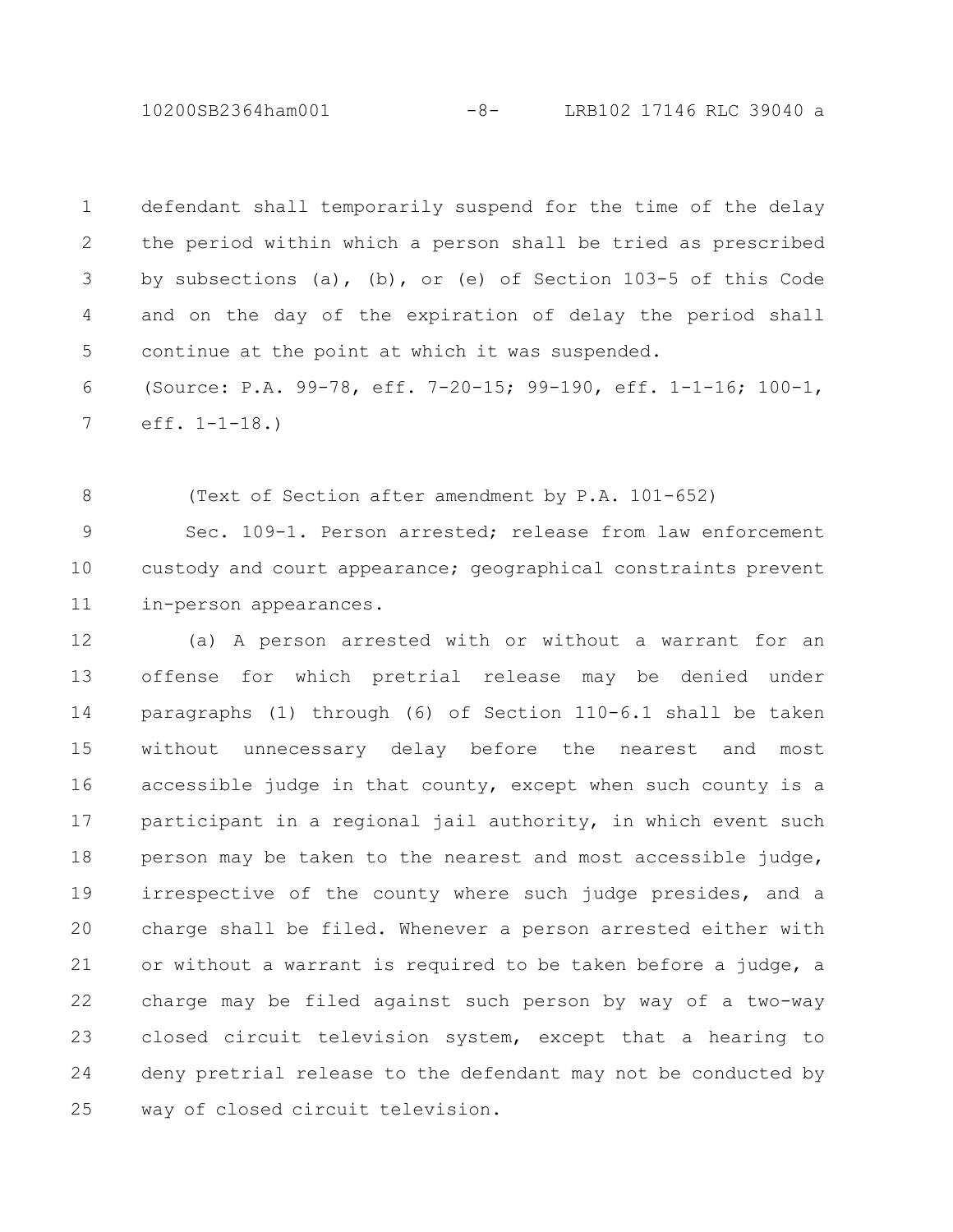(a-1) A law enforcement officer shall issue a citation in lieu of custodial arrest, upon proper identification, to a person accused of a traffic offense, a Class B misdemeanor, a Class C misdemeanor, a petty offense, or a business offense, unless the law enforcement officer, in the discretion of the law enforcement officer, reasonably determines the accused: (1) poses a specific, real, and present threat to the safety of the community or any person or persons; or (2) has a medical or mental health condition that poses a risk to the safety of the accused. Those released on citation shall be scheduled into court within 21 days. As used in this paragraph, "custodial arrest" means transport of the accused to a place of detention, as defined in subsection (a) of Section  $103-2.1$   $\frac{Law}{Law}$ enforcement shall issue a citation in lieu of upon proper identification, for those traffic and Class B and C criminal misdemeanor offenses. petty and business offenses, who pose no obvious threat or any person, or who have no obvious medical mental health issues that pose a risk to released on citation shall be within 21 days. 1 2 3 4 5 6 7 8 9 10 11 12 13 14 15 16 17 18 19 20 21

(a-3) A person arrested with or without a warrant for an offense for which pretrial release may not be denied may, except as otherwise provided in this Code, be released by the officer without appearing before a judge. The releasing officer shall issue the person a summons to appear within 21 22 23 24 25 26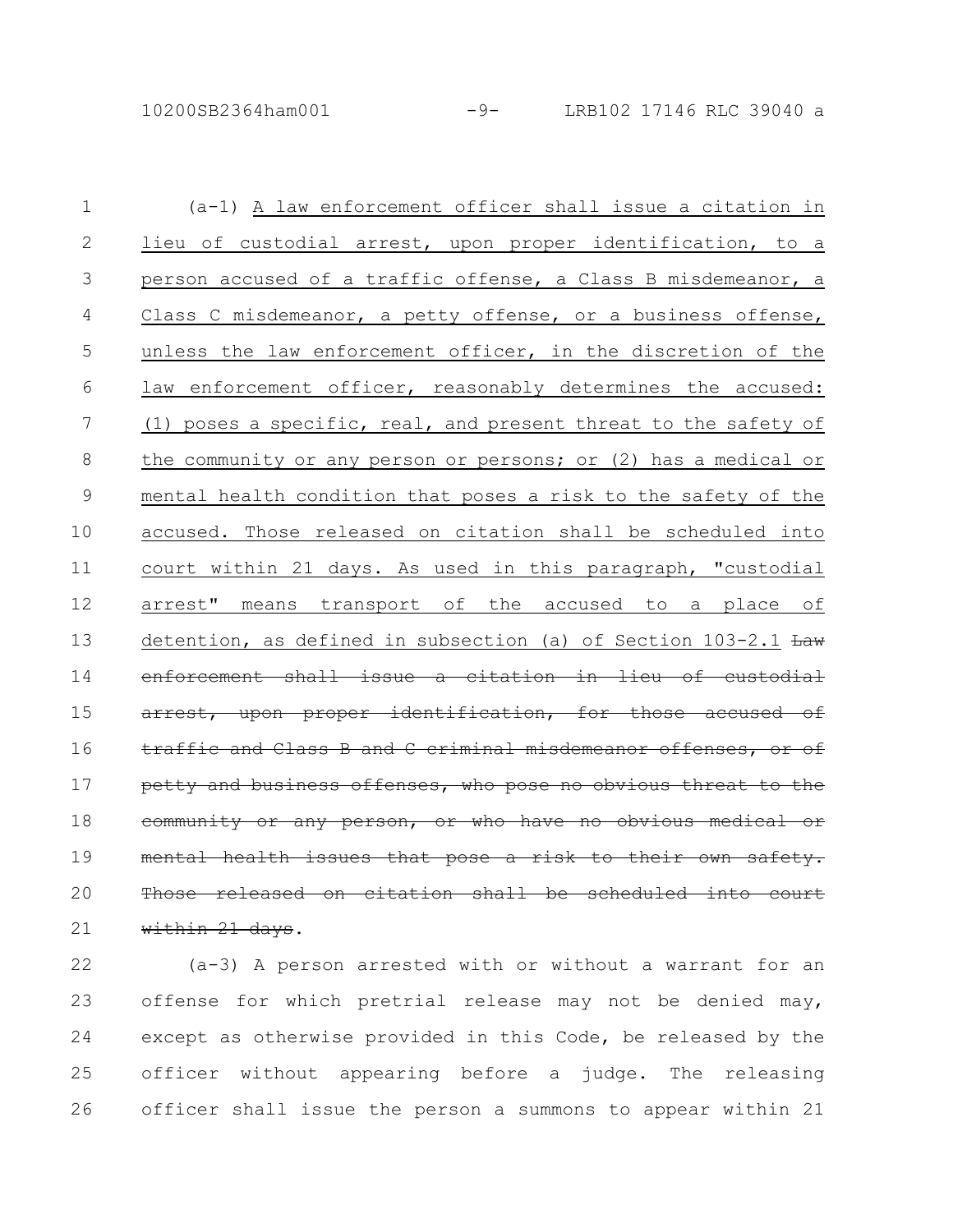days. A presumption in favor of pretrial release shall be by applied by an arresting officer in the exercise of his or her discretion under this Section. 1 2 3

(a-5) A person charged with an offense shall be allowed counsel at the hearing at which pretrial release is determined under Article 110 of this Code. If the defendant desires counsel for his or her initial appearance but is unable to obtain counsel, the court shall appoint a public defender or licensed attorney at law of this State to represent him or her for purposes of that hearing. 4 5 6 7 8 9 10

(b) Upon initial appearance of a person before the court, the judge shall: 11 12

(1) inform the defendant of the charge against him and shall provide him with a copy of the charge; 13 14

(2) advise the defendant of his right to counsel and if indigent shall appoint a public defender or licensed attorney at law of this State to represent him in accordance with the provisions of Section 113-3 of this Code; 15 16 17 18 19

(3) schedule a preliminary hearing in appropriate cases; 20 21

(4) admit the defendant to pretrial release in accordance with the provisions of Article 110 410/5 of this Code, or upon verified petition of the State, proceed with the setting of a detention hearing as provided in Section 110-6.1; and 22 23 24 25 26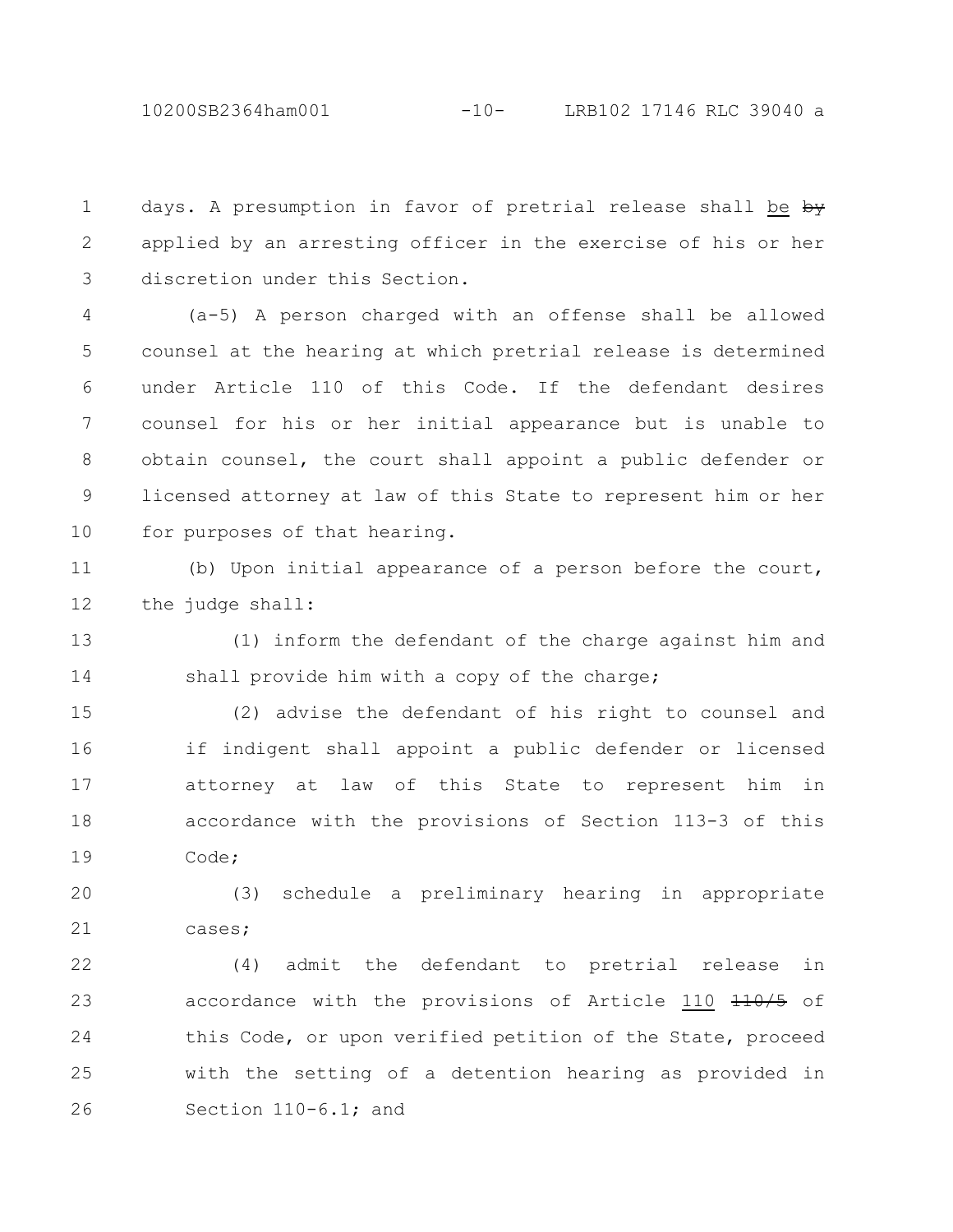10200SB2364ham001 -11- LRB102 17146 RLC 39040 a

(5) order  $\theta$ rder the confiscation of the person's passport or impose travel restrictions on a defendant arrested for first degree murder or other violent crime as defined in Section 3 of the Rights of Crime Victims and Witnesses Act, if the judge determines, based on the factors in Section 110-5 of this Code, that this will reasonably ensure the appearance of the defendant and compliance by the defendant with all conditions of release. 1 2 3 4 5 6 7 8 9

(c) The court may issue an order of protection in accordance with the provisions of Article 112A of this Code. Crime victims shall be given notice by the State's Attorney's office of this hearing as required in paragraph (2) of subsection (b) of Section 4.5 of the Rights of Crime Victims and Witnesses Act and shall be informed of their opportunity at this hearing to obtain an order of protection under Article 112A of this Code. 10 11 12 13 14 15 16 17

(d) At the initial appearance of a defendant in any criminal proceeding, the court must advise the defendant in open court that any foreign national who is arrested or detained has the right to have notice of the arrest or detention given to his or her country's consular representatives and the right to communicate with those consular representatives if the notice has not already been provided. The court must make a written record of so advising the defendant. 18 19 20 21 22 23 24 25 26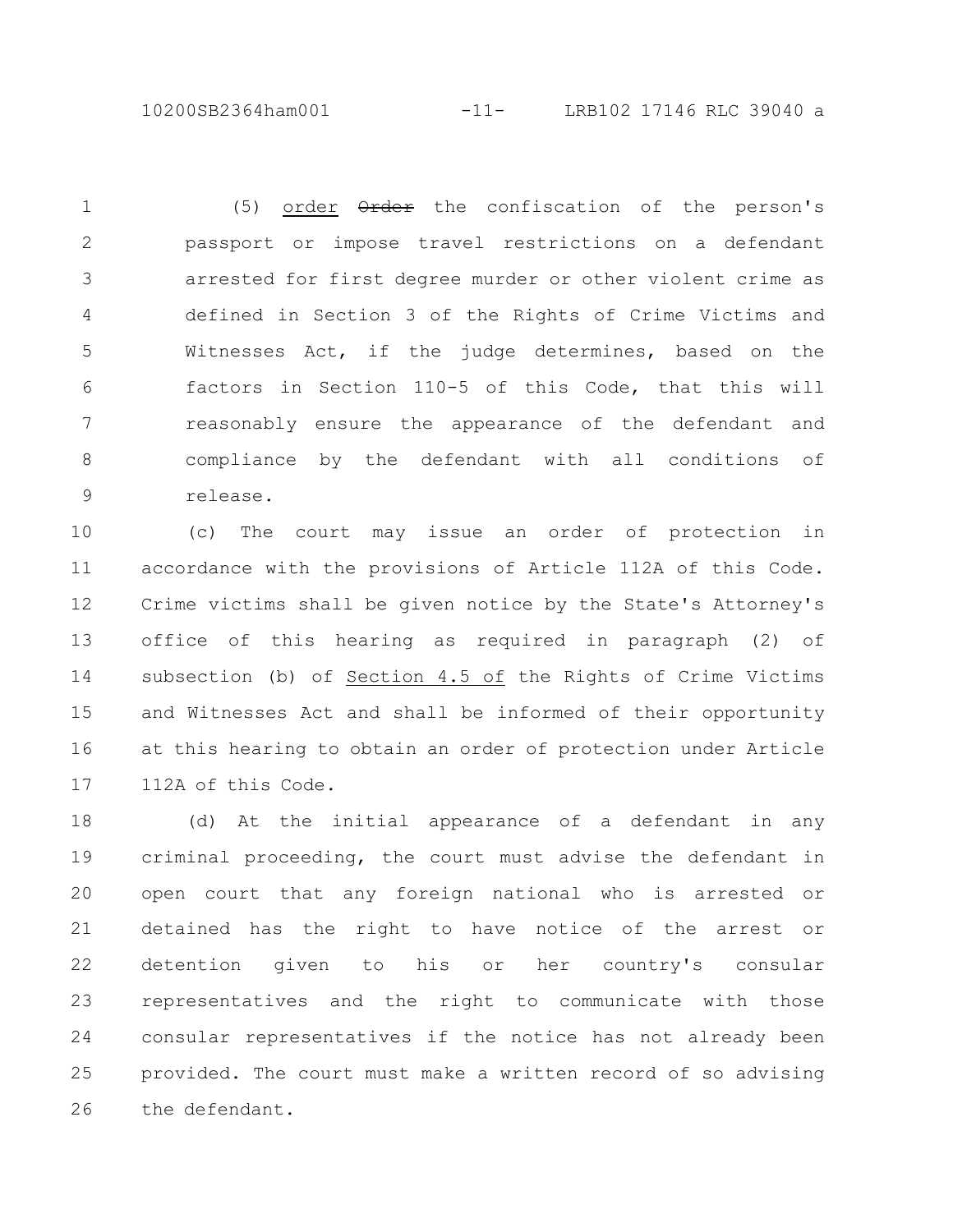10200SB2364ham001 -12- LRB102 17146 RLC 39040 a

(e) If consular notification is not provided to a defendant before his or her first appearance in court, the court shall grant any reasonable request for a continuance of the proceedings to allow contact with the defendant's consulate. Any delay caused by the granting of the request by a defendant shall temporarily suspend for the time of the delay the period within which a person shall be tried as prescribed by subsection subsections (a), (b), or (e) of Section 103-5 of this Code and on the day of the expiration of delay the period shall continue at the point at which it was suspended. 1 2 3 4 5 6 7 8 9 10

(f) At the hearing at which conditions of pretrial release are determined, the person charged shall be present in person rather than by video phone or any other form of electronic communication, unless the physical health and safety of the person would be endangered by appearing in court or the accused waives the right to be present in person. 11 12 13 14 15 16

(g) Defense counsel shall be given adequate opportunity to confer with the defendant <del>Defendant</del> prior to any hearing in which conditions of release or the detention of the defendant Defendant is to be considered, with a physical accommodation made to facilitate attorney/client consultation. 17 18 19 20 21

(Source: P.A. 100-1, eff. 1-1-18; 101-652, eff. 1-1-23; revised 11-24-21.) 22 23

Section 15. The Pretrial Services Act is amended by changing Section 7 as follows: 24 25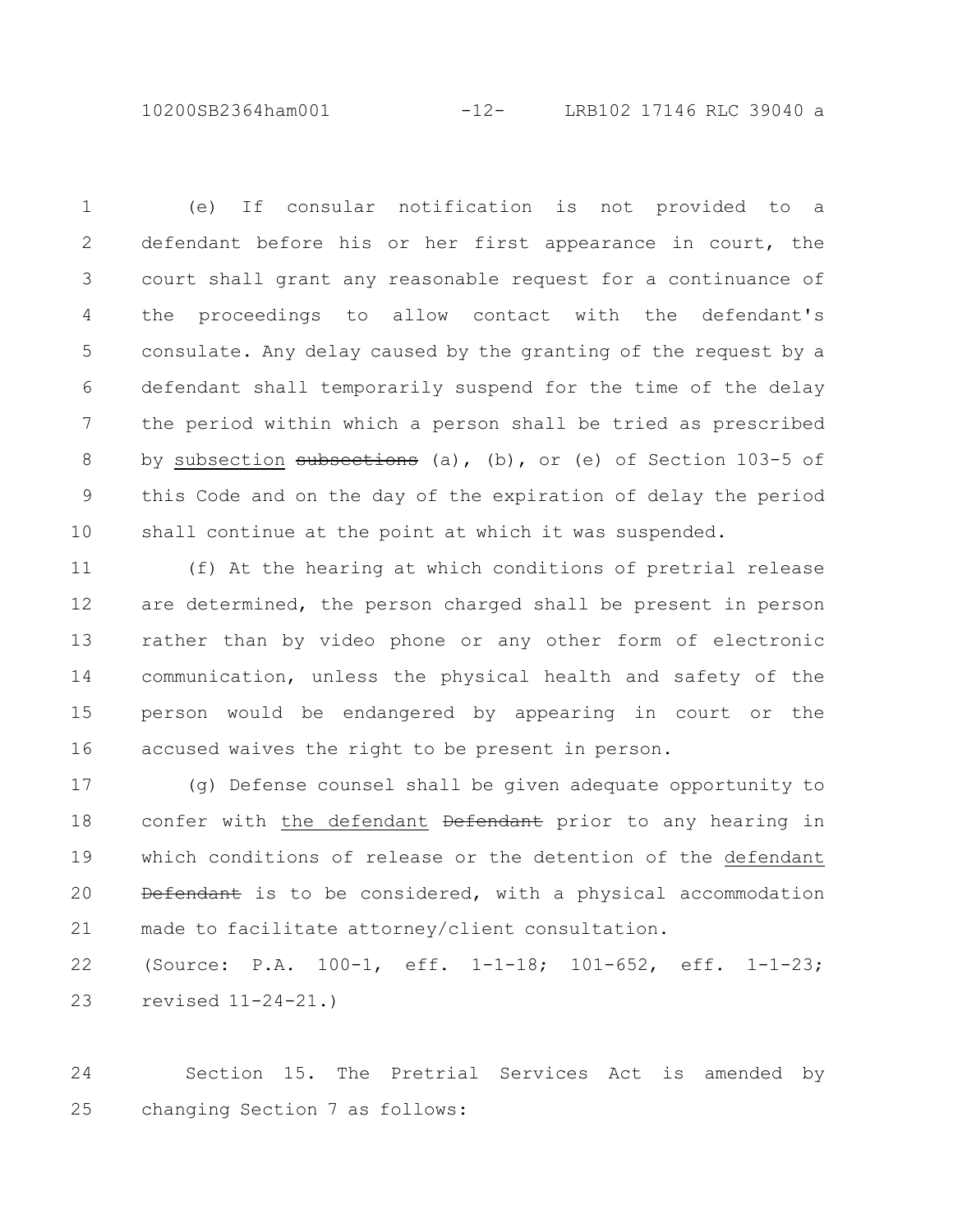(725 ILCS 185/7) (from Ch. 38, par. 307) Sec. 7. Pretrial services agencies shall perform the following duties for the circuit court: (a) Interview and assemble verified information and data concerning the community ties, employment, residency, criminal record, and social background of arrested persons who are to be, or have been, presented in court for first appearance on felony charges, to assist the court in determining the appropriate terms and conditions of pretrial release; (b) Submit written reports of those investigations to the 1 2 3 4 5 6 7 8 9 10

court along with such findings and recommendations, if any, as may be necessary to assess: (1) the need for financial security to assure the defendant's appearance at later proceedings; and  $(2)$  appropriate conditions which shall be imposed to protect against the risks of nonappearance and commission of new offenses or other interference with the orderly administration of justice before trial; 11 12 13 14 15 16 17

(c) Supervise compliance with pretrial release conditions, and promptly report violations of those conditions to the court and prosecutor to assure effective enforcement; 18 19  $20$ 

(d) Cooperate with the court and all other criminal justice agencies in the development of programs to minimize unnecessary pretrial detention and protect the public against breaches of pretrial release conditions; and 21 22 23 24

25

(e) Monitor the local operations of the pretrial release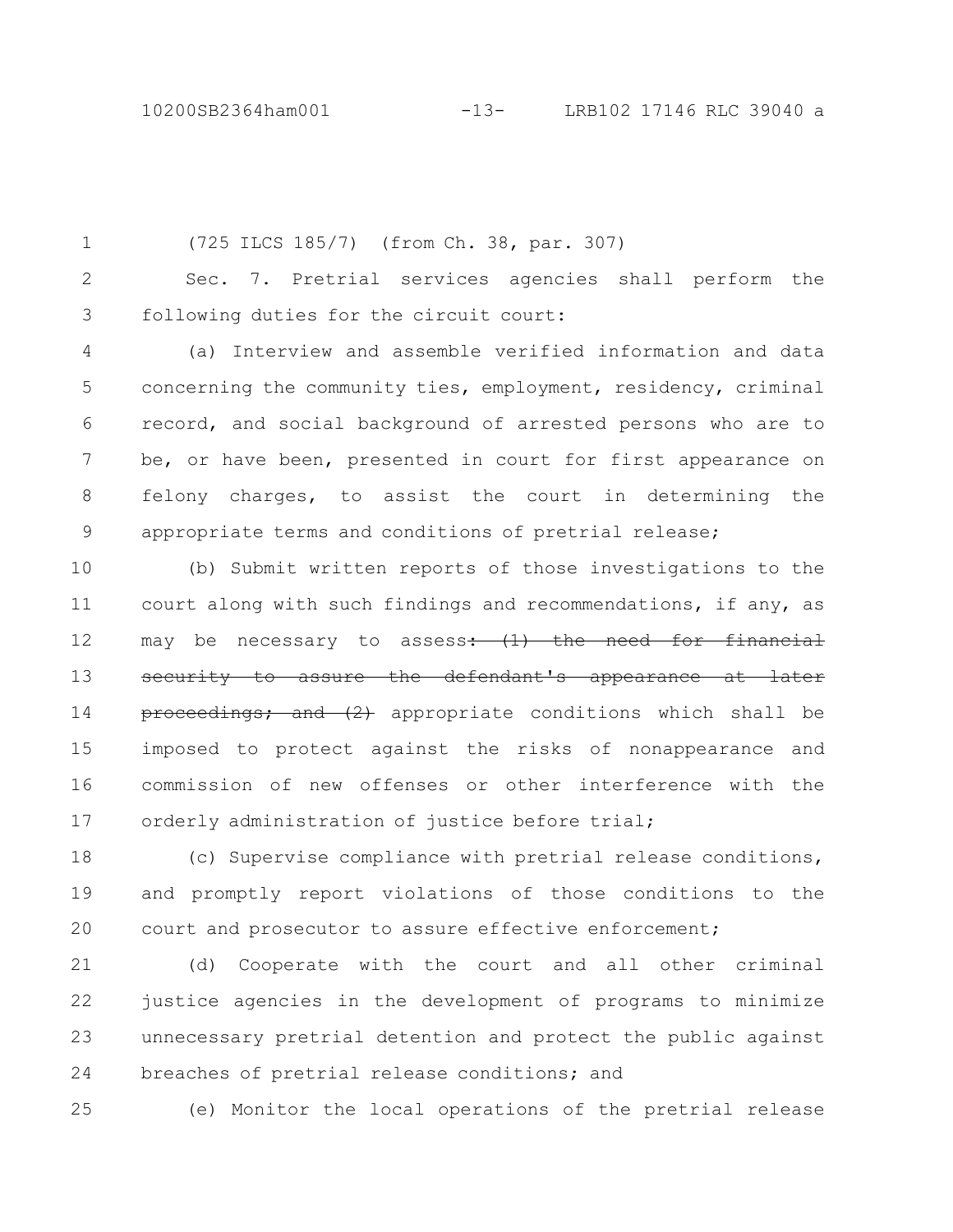10200SB2364ham001 -14- LRB102 17146 RLC 39040 a

system and maintain accurate and comprehensive records of program activities. 1 2

(Source: P.A. 84-1449.) 3

Section 20. The Unified Code of Corrections is amended by changing Sections 5-8-1 and 5-8A-4 and by adding Section 5-8-9 as follows: 4 5 6

(730 ILCS 5/5-8-1) (from Ch. 38, par. 1005-8-1) 7

Sec. 5-8-1. Natural life imprisonment; enhancements for use of a firearm; mandatory supervised release terms. 8 9

(a) Except as otherwise provided in the statute defining the offense or in Article 4.5 of Chapter V, a sentence of imprisonment for a felony shall be a determinate sentence set by the court under this Section, subject to Section 5-4.5-115 of this Code, according to the following limitations: 10 11 12 13 14

15

(1) for first degree murder,

16

(a) (blank),

(b) if a trier of fact finds beyond a reasonable doubt that the murder was accompanied by exceptionally brutal or heinous behavior indicative of wanton cruelty or, except as set forth in subsection (a)(1)(c) of this Section, that any of the aggravating factors listed in subsection (b) or (b-5) of Section 9-1 of the Criminal Code of 1961 or the Criminal Code of 2012 are present, the court may sentence the 17 18 19 20 21 22 23 24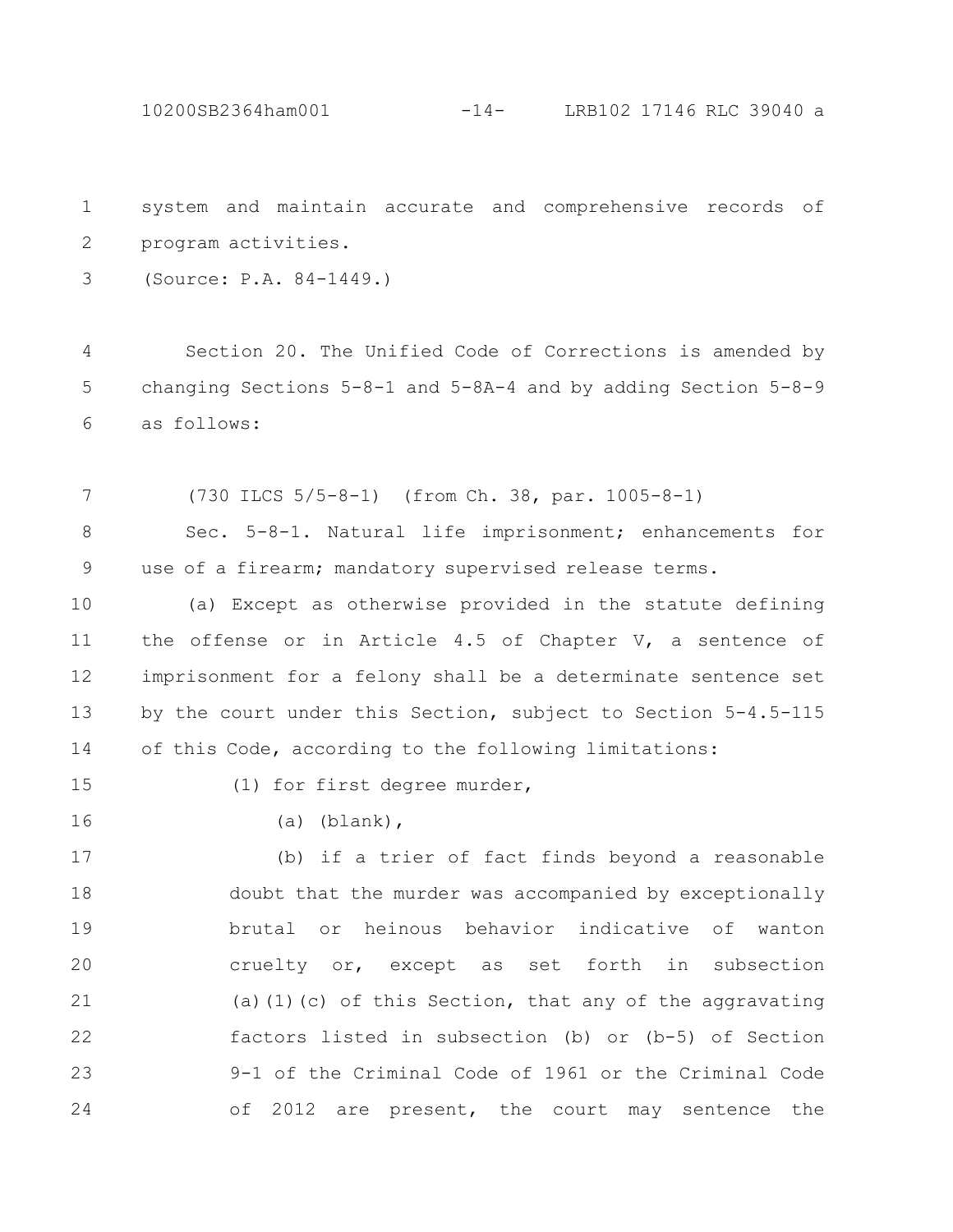## 10200SB2364ham001 -15- LRB102 17146 RLC 39040 a

defendant, subject to Section 5-4.5-105, to a term of natural life imprisonment, or (c) the court shall sentence the defendant to a term of natural life imprisonment if the defendant, at the time of the commission of the murder, had attained the age of 18, and: (i) has previously been convicted of first degree murder under any state or federal law, or (ii) is found guilty of murdering more than one victim, or (iii) is found guilty of murdering a peace officer, fireman, or emergency management worker when the peace officer, fireman, or emergency management worker was killed in the course of performing his official duties, or to prevent the peace officer or fireman from performing his official duties, or in retaliation for the peace officer, fireman, or emergency management worker from performing his official duties, and the defendant knew or should have known that the murdered individual was a peace officer, fireman, or emergency management worker, or (iv) is found guilty of murdering an employee 1 2 3 4 5 6 7 8 9 10 11 12 13 14 15 16 17 18 19 20 21 22 23

of an institution or facility of the Department of Corrections, or any similar local correctional agency, when the employee was killed in the course 24 25 26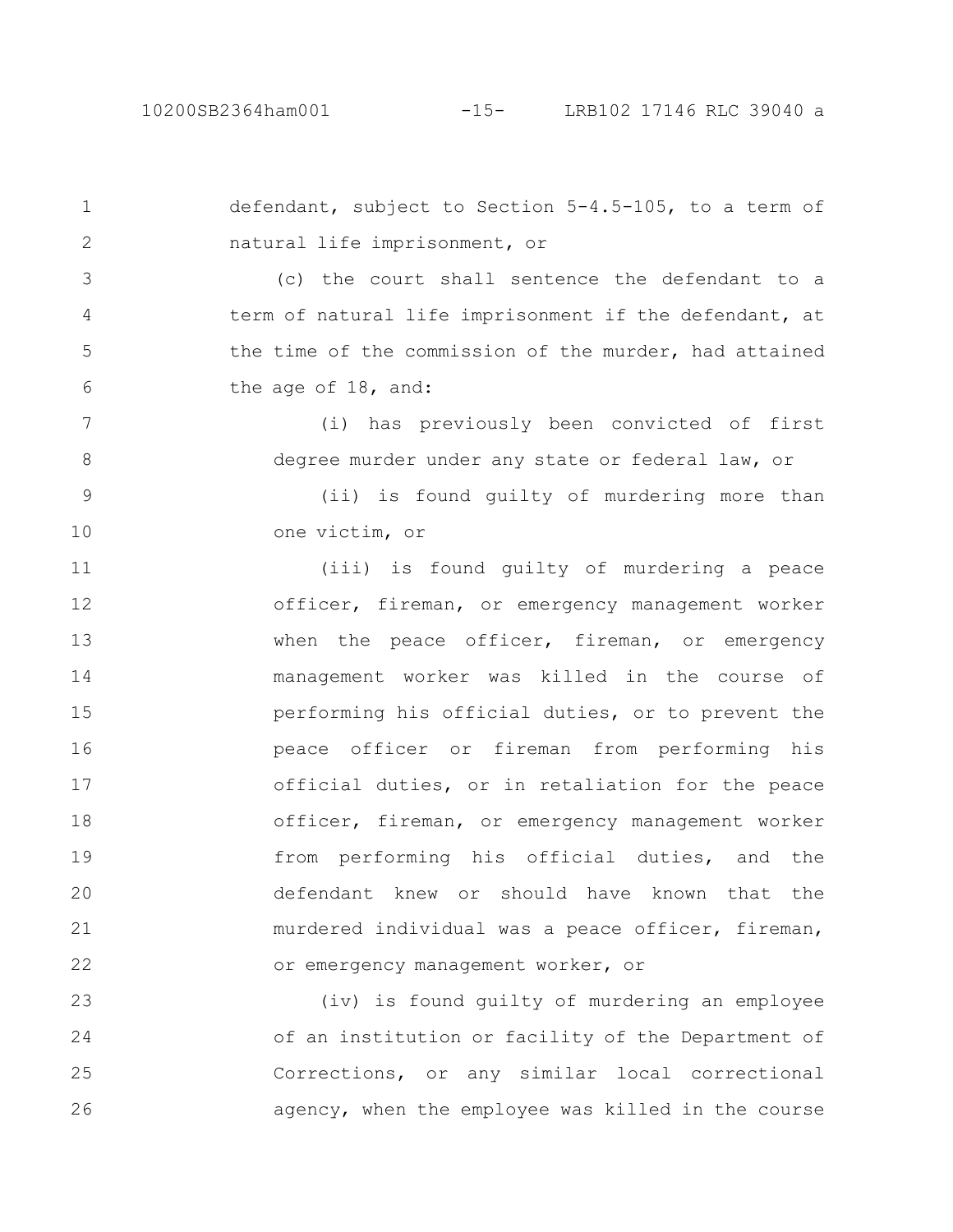of performing his official duties, or to prevent the employee from performing his official duties, or in retaliation for the employee performing his official duties, or (v) is found guilty of murdering an emergency medical technician - ambulance, emergency medical technician - intermediate, emergency medical technician - paramedic, ambulance driver or other medical assistance or first aid person while employed by a municipality or other governmental unit when the person was killed in the course of performing official duties or to prevent the person from performing official duties or in retaliation for performing official duties and the defendant knew or should have known that the murdered individual was an emergency medical technician - ambulance, emergency medical technician - intermediate, emergency medical technician - paramedic, ambulance driver, or other medical assistant or first aid personnel, or 1 2 3 4 5 6 7 8 9 10 11 12 13 14 15 16 17 18 19 20

21

(vi) (blank), or

(vii) is found guilty of first degree murder and the murder was committed by reason of any person's activity as a community policing volunteer or to prevent any person from engaging in activity as a community policing volunteer. For 22 23 24 25 26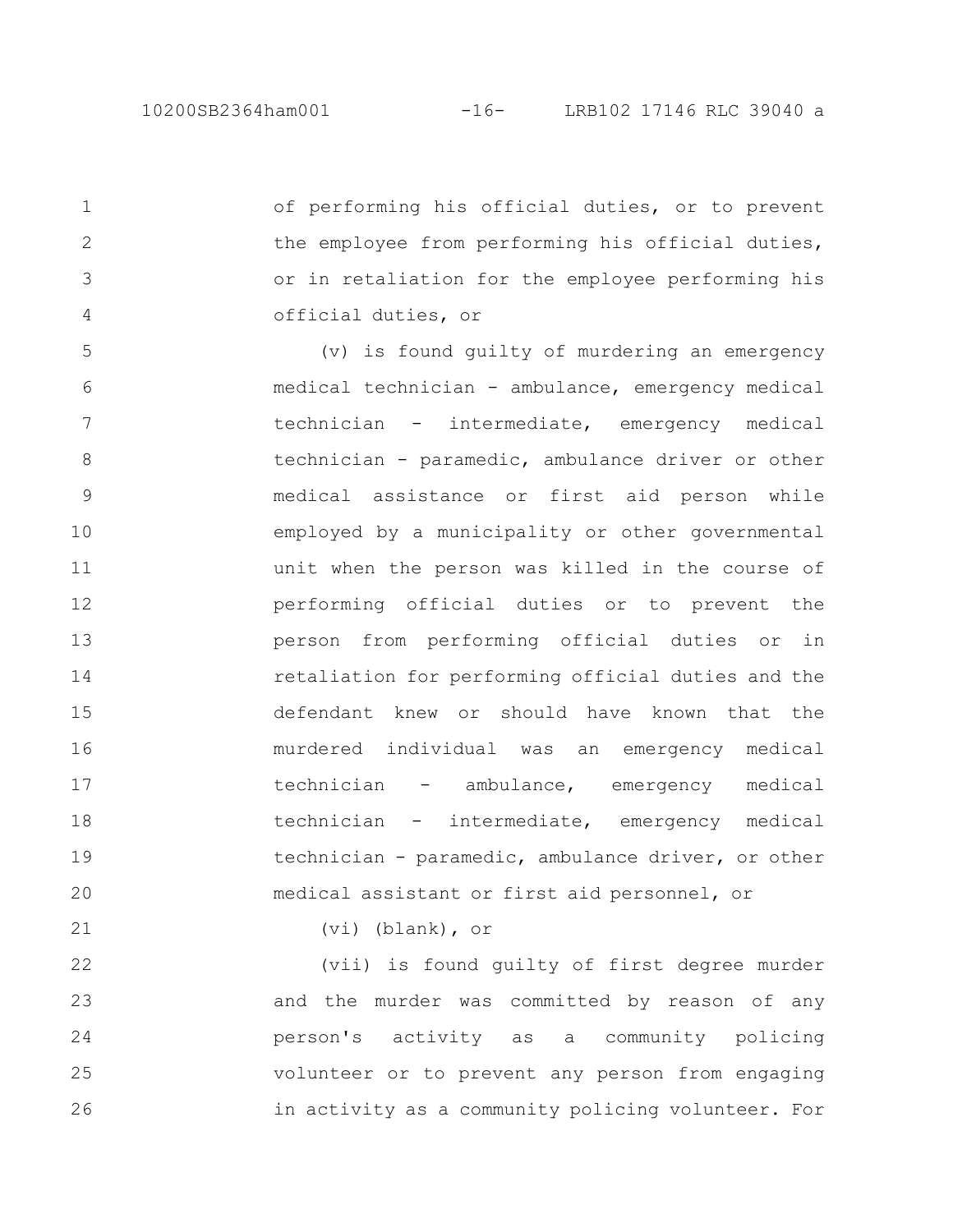the purpose of this Section, "community policing volunteer" has the meaning ascribed to it in Section 2-3.5 of the Criminal Code of 2012. For purposes of clause  $(v)$ , "emergency medical technician - ambulance", "emergency medical technician - intermediate", "emergency medical technician paramedic", have the meanings ascribed to them in the Emergency Medical Services (EMS) Systems Act. (d)(i) if the person committed the offense while armed with a firearm, 15 years shall be added to the term of imprisonment imposed by the court; (ii) if, during the commission of the offense, the person personally discharged a firearm, 20 years shall be added to the term of imprisonment imposed by the court; (iii) if, during the commission of the offense, the person personally discharged a firearm that proximately caused great bodily harm, permanent disability, permanent disfigurement, or death to another person, 25 years or up to a term of natural life shall be added to the term of imprisonment imposed by the court. 1 2 3 4 5 6 7 8 9 10 11 12 13 14 15 16 17 18 19 20 21 22

(2) (blank);

23

(2.5) for a person who has attained the age of 18 years at the time of the commission of the offense and who is convicted under the circumstances described in subdivision 24 25 26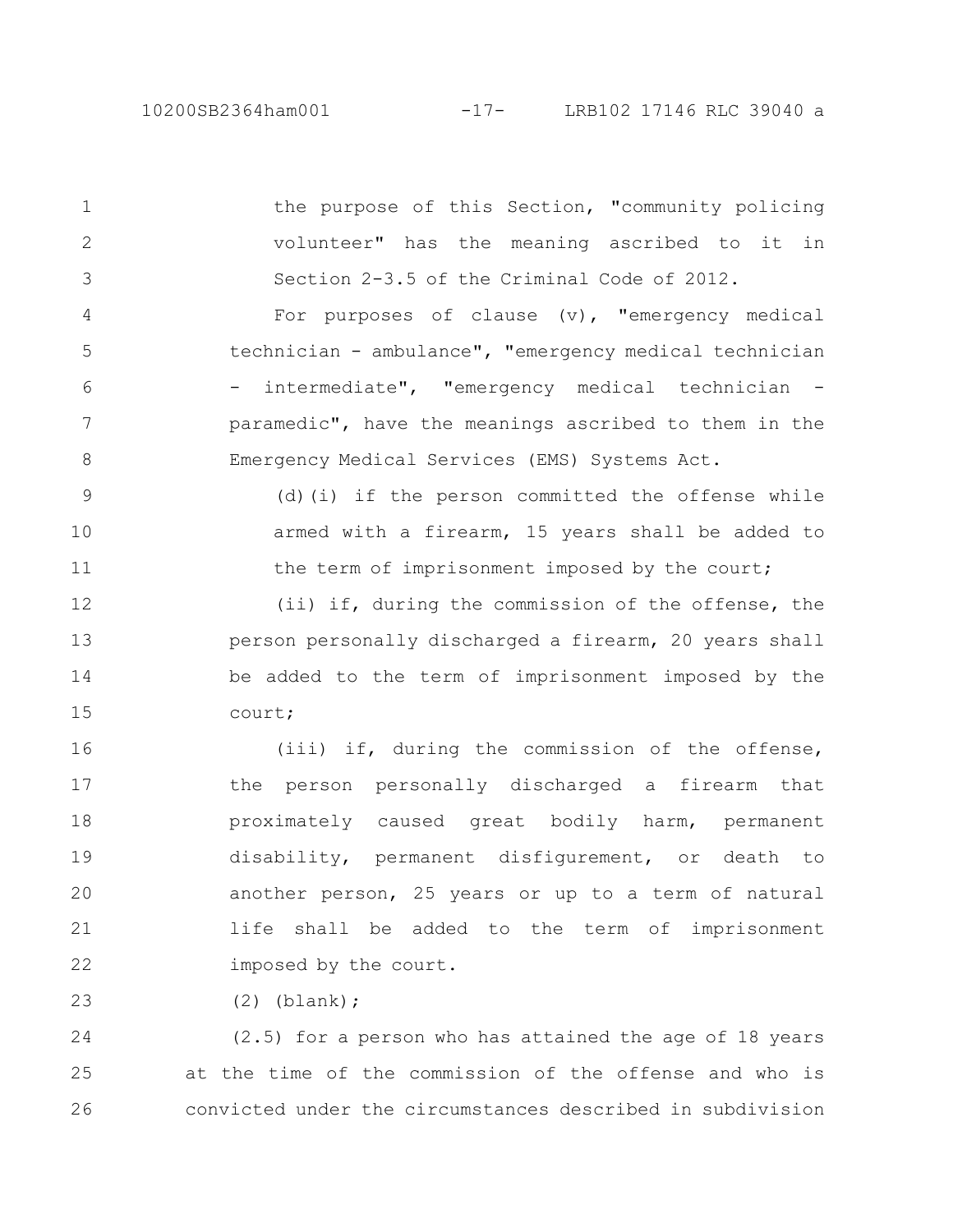10200SB2364ham001 -18- LRB102 17146 RLC 39040 a

(b)(1)(B) of Section  $11-1.20$  or paragraph (3) of subsection (b) of Section 12-13, subdivision (d)(2) of Section 11-1.30 or paragraph (2) of subsection (d) of Section 12-14, subdivision (b)(1.2) of Section 11-1.40 or paragraph (1.2) of subsection (b) of Section 12-14.1, subdivision (b)(2) of Section  $11-1.40$  or paragraph (2) of subsection (b) of Section 12-14.1 of the Criminal Code of 1961 or the Criminal Code of 2012, the sentence shall be a term of natural life imprisonment. 1 2 3 4 5 6 7 8 9

(b) (Blank). 10

(c) (Blank). 11

(d) Subject to earlier termination under Section 3-3-8, the parole or mandatory supervised release term shall be written as part of the sentencing order and shall be as follows: 12 13 14 15

(1) for first degree murder or for the offenses of predatory criminal sexual assault of a child, aggravated criminal sexual assault, and criminal sexual assault if committed on or before December 12, 2005, 3 years; 16 17 18 19

(1.5) except as provided in paragraph (7) of this subsection (d), for a Class X felony except for the offenses of predatory criminal sexual assault of a child, aggravated criminal sexual assault, and criminal sexual assault if committed on or after December 13, 2005 (the effective date of Public Act 94-715) and except for the offense of aggravated child pornography under Section 20 21 22 23 24 25 26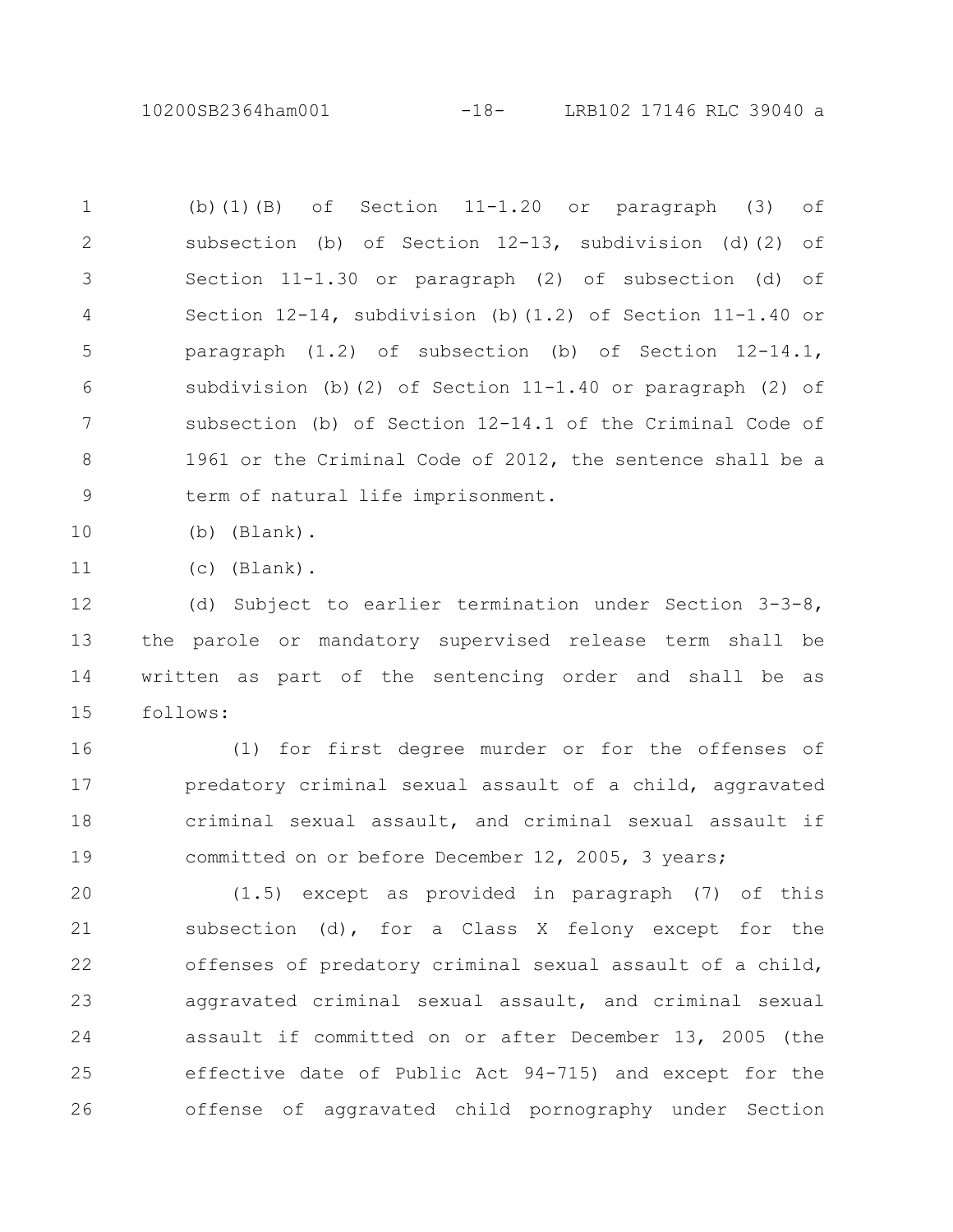11-20.1B, 11-20.3, or 11-20.1 with sentencing under subsection (c-5) of Section 11-20.1 of the Criminal Code of 1961 or the Criminal Code of 2012, if committed on or after January 1, 2009, 18 months; 1 2 3 4

(2) except as provided in paragraph (7) of this subsection (d), for a Class 1 felony or a Class 2 felony except for the offense of criminal sexual assault if committed on or after December 13, 2005 (the effective date of Public Act 94-715) and except for the offenses of manufacture and dissemination of child pornography under clauses (a)(1) and (a)(2) of Section  $11-20.1$  of the Criminal Code of 1961 or the Criminal Code of 2012, if committed on or after January 1, 2009, 12 months; 5 6 7 8 9 10 11 12 13

(3) except as provided in paragraph  $(4)$ ,  $(6)$ , or  $(7)$ of this subsection (d), a mandatory supervised release term shall not be imposed for a Class 3 felony or a Class 4 felony; unless: 14 15 16 17

(A) the Prisoner Review Board, based on a validated risk and needs assessment, determines it is necessary for an offender to serve a mandatory supervised release term; 18 19 20 21

(B) if the Prisoner Review Board determines a mandatory supervised release term is necessary pursuant to subparagraph (A) of this paragraph (3), the Prisoner Review Board shall specify the maximum number of months of mandatory supervised release the 22 23 24 25 26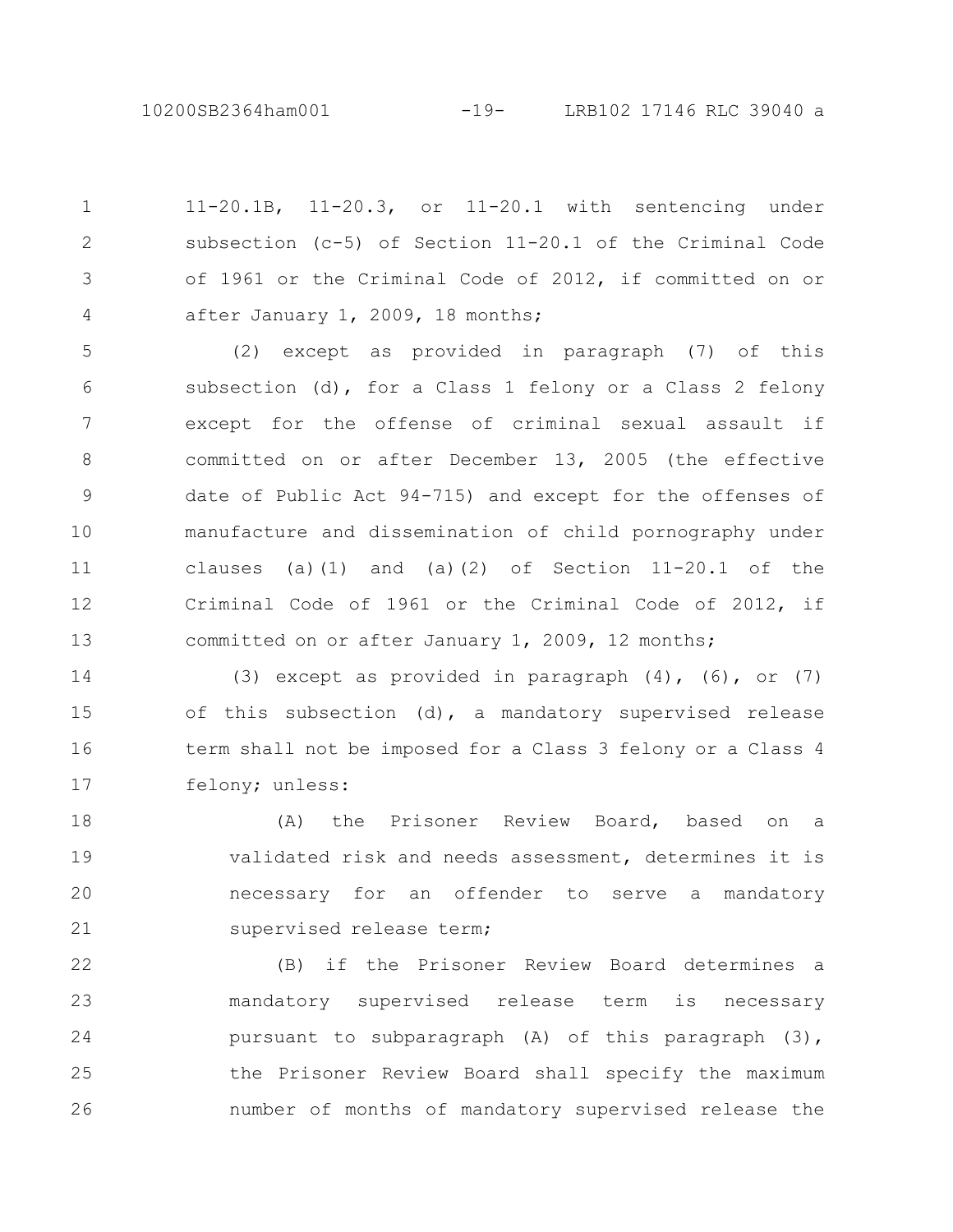offender may serve, limited to a term of: (i) 12 months for a Class 3 felony; and (ii) 12 months for a Class 4 felony; 1 2 3

(4) for defendants who commit the offense of predatory criminal sexual assault of a child, aggravated criminal sexual assault, or criminal sexual assault, on or after December 13, 2005 (the effective date of Public Act 94-715), or who commit the offense of aggravated child pornography under Section 11-20.1B, 11-20.3, or 11-20.1 with sentencing under subsection (c-5) of Section 11-20.1 of the Criminal Code of 1961 or the Criminal Code of 2012, manufacture of child pornography, or dissemination of child pornography after January 1, 2009, the term of mandatory supervised release shall range from a minimum of 3 years to a maximum of the natural life of the defendant; 4 5 6 7 8 9 10 11 12 13 14 15

(5) if the victim is under 18 years of age, for a second or subsequent offense of aggravated criminal sexual abuse or felony criminal sexual abuse, 4 years, at least the first 2 years of which the defendant shall serve in an electronic monitoring or home detention program under Article 8A of Chapter V of this Code; 16 17 18 19 20 21

(6) for a felony domestic battery, aggravated domestic battery, stalking, aggravated stalking, and a felony violation of an order of protection, 4 years; 22 23 24

(7) for any felony described in paragraph (a)(2)(ii), (a)(2)(iii), (a)(2)(iv), (a)(2)(vi), (a)(2.1), (a)(2.3), 25 26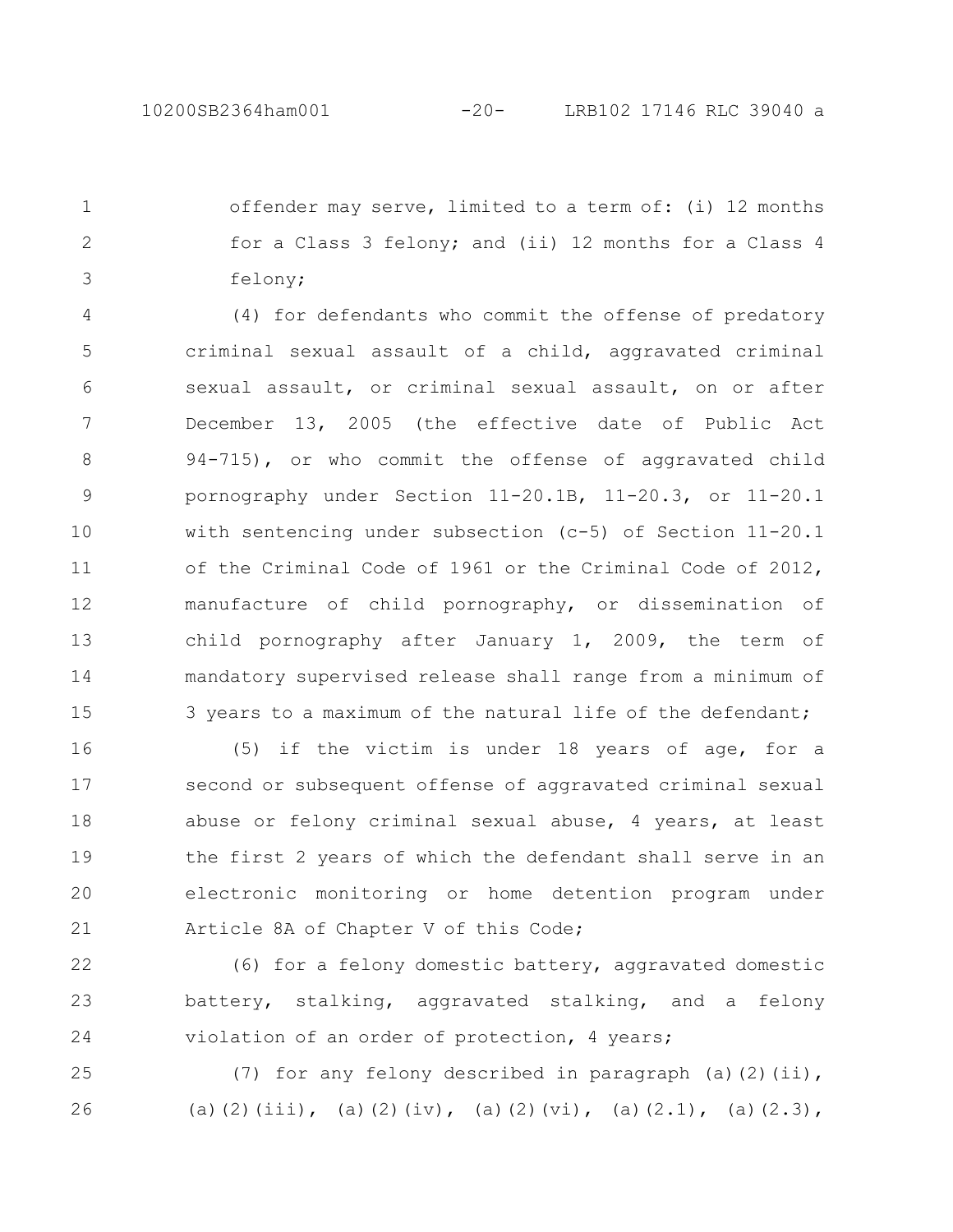10200SB2364ham001 -21- LRB102 17146 RLC 39040 a

(a) $(2.4)$ , (a) $(2.5)$ , or (a) $(2.6)$  of Article 5, Section 3-6-3 of the Unified Code of Corrections requiring an inmate to serve a minimum of 85% of their court-imposed sentence, except for the offenses of predatory criminal sexual assault of a child, aggravated criminal sexual assault, and criminal sexual assault if committed on or after December 13, 2005 (the effective date of Public Act 94-715) and except for the offense of aggravated child pornography under Section 11-20.1B, 11-20.3, or 11-20.1 with sentencing under subsection (c-5) of Section 11-20.1 of the Criminal Code of 1961 or the Criminal Code of 2012, if committed on or after January 1, 2009 and except as provided in paragraph (4) or paragraph (6) of this subsection (d), the term of mandatory supervised release shall be as follows: 1 2 3 4 5 6 7 8 9 10 11 12 13 14 15

16 17 (A) Class X felony, 3 years;

(B) Class 1 or Class 2 felonies, 2 years;

(C) Class 3 or Class 4 felonies, 1 year. 18

- (e) (Blank). 19
- (f) (Blank). 20

(g) Notwithstanding any other provisions of this Act and of Public Act 101-652: (i) the provisions of paragraph (3) of subsection (d) are effective on March 1, 2023  $July$  1, 2022 and shall apply to all individuals convicted on or after the effective date of paragraph  $(3)$  of subsection  $(d)$ ; and  $(ii)$ the provisions of paragraphs (1.5) and (2) of subsection (d) 21 22 23 24 25 26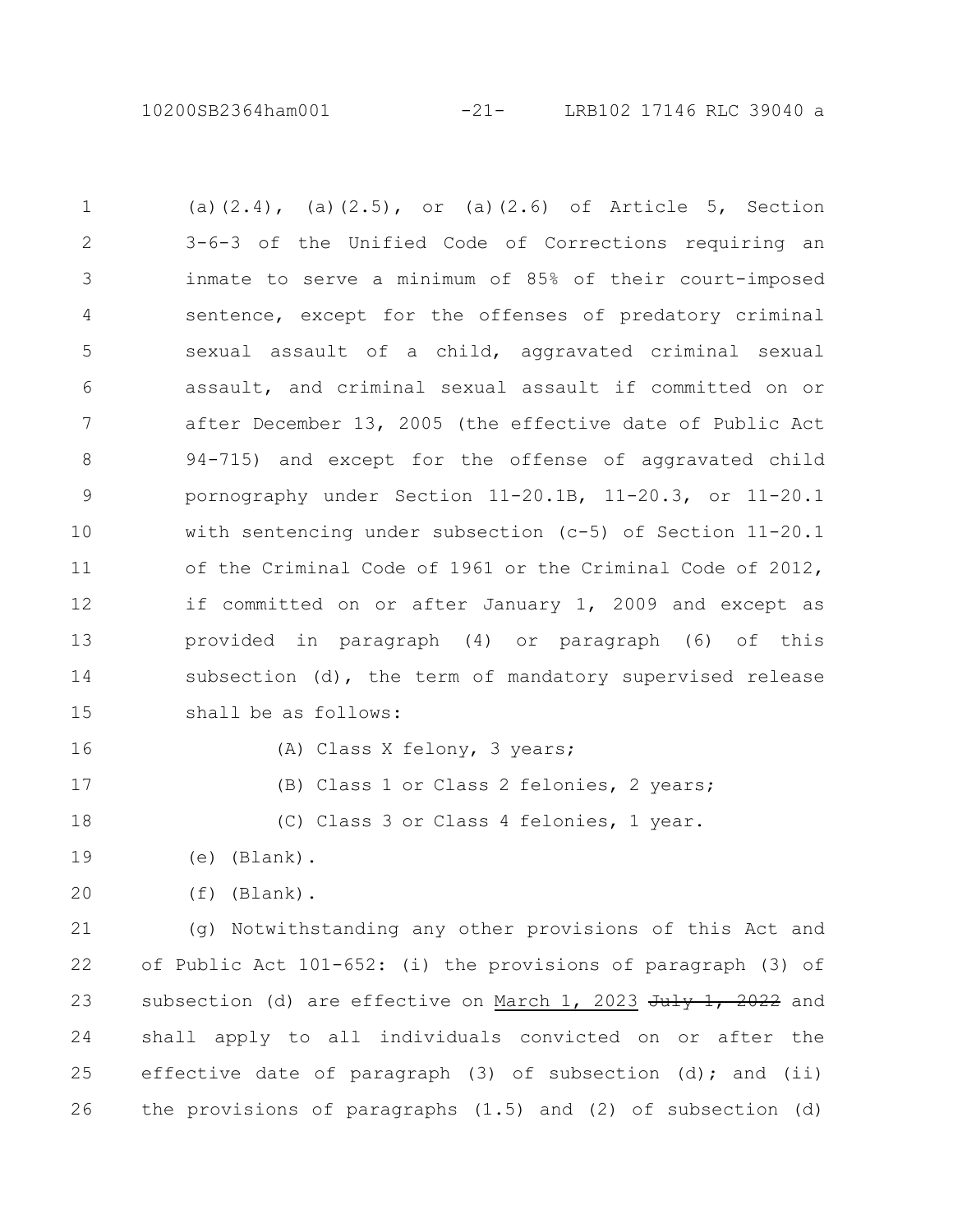10200SB2364ham001 -22- LRB102 17146 RLC 39040 a

are effective on July 1, 2021 and shall apply to all individuals convicted on or after the effective date of paragraphs (1.5) and (2) of subsection (d). 1 2 3

(Source: P.A. 101-288, eff. 1-1-20; 101-652, eff. 7-1-21; 102-28, eff. 6-25-21; 102-687, eff. 12-17-21; 102-694, eff.  $1 - 7 - 22.$ 4 5 6

(730 ILCS 5/5-8-9 new) 7

Sec. 5-8-9. The Commission on Pretrial Implementation. (a) The Commission on Pretrial Implementation is created within the Illinois Sentencing Policy Advisory Council to provide recommendations to the General Assembly and Governor on the implementation of the pretrial fairness provisions of Public Act 101-652, including, but not limited to, eligibility for pretrial detention. The Commission shall engage with relevant stakeholders and review all available data in providing recommendations. 8 9 10 11 12 13 14 15 16

(b) The Commission shall be composed of: 17

(1) the Executive Director of the Illinois Sentencing Policy Advisory Council, or his or her designee; 18 19

(2) two members of the House of Representatives, appointed by the Speaker of the House of Representatives; (3) one member of the House of Representatives, 20 21 22

appointed by the Minority Leader of the House of Representatives; 23 24

(4) two members of the Senate, appointed by the 25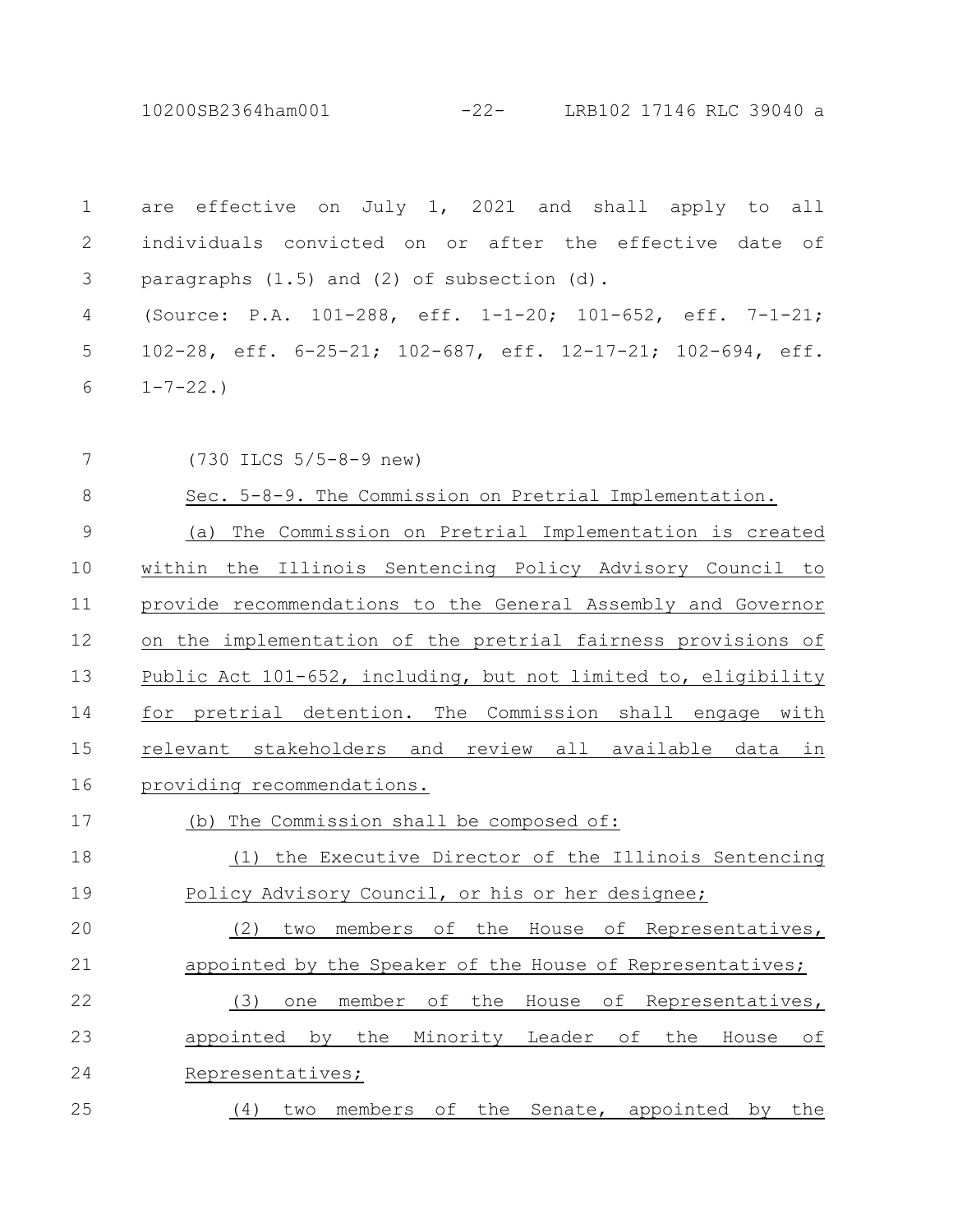| $\mathbf{1}$ | President of the Senate;                                      |
|--------------|---------------------------------------------------------------|
| $\mathbf{2}$ | (5)<br>one member of the Senate, appointed by the             |
| 3            | Minority Leader of the Senate;                                |
| 4            | (6) the Attorney General, or his or her designee;             |
| 5            | (7) two members appointed by the President of the             |
| 6            | Illinois State's Attorneys Association;                       |
| 7            | two members appointed by the President of the<br>(8)          |
| 8            | Illinois Public Defender Association;                         |
| $\mathsf 9$  | one member representing chiefs of police,<br>(9)              |
| 10           | appointed by the Governor;                                    |
| 11           | (10) one member representing sheriffs, appointed by           |
| 12           | the Governor;                                                 |
| 13           | (11) the Director of the Illinois State Police, or the        |
| 14           | Director's designee;                                          |
| 15           | (12) the Chief Judge of the Circuit Court of Cook             |
| 16           | County, or the Chief Judge's designee;                        |
| 17           | (13) the President of Illinois State Bar Association,         |
| 18           | or the President's designee;                                  |
| 19           | (14) the President of the Illinois Probation and Court        |
| 20           | Services Association, or the President's designee;            |
| 21           | (15)<br>member<br>representing a<br>statewide<br>civil<br>one |
| 22           | liberties advocacy group, appointed by the Governor;          |
| 23           | Executive Director of the Administrative<br>(16)<br>the       |
| 24           | Office of the Illinois Courts, or the Executive Director's    |
| 25           | designee;                                                     |
| 26           | (17) one member representing a racial justice advocacy        |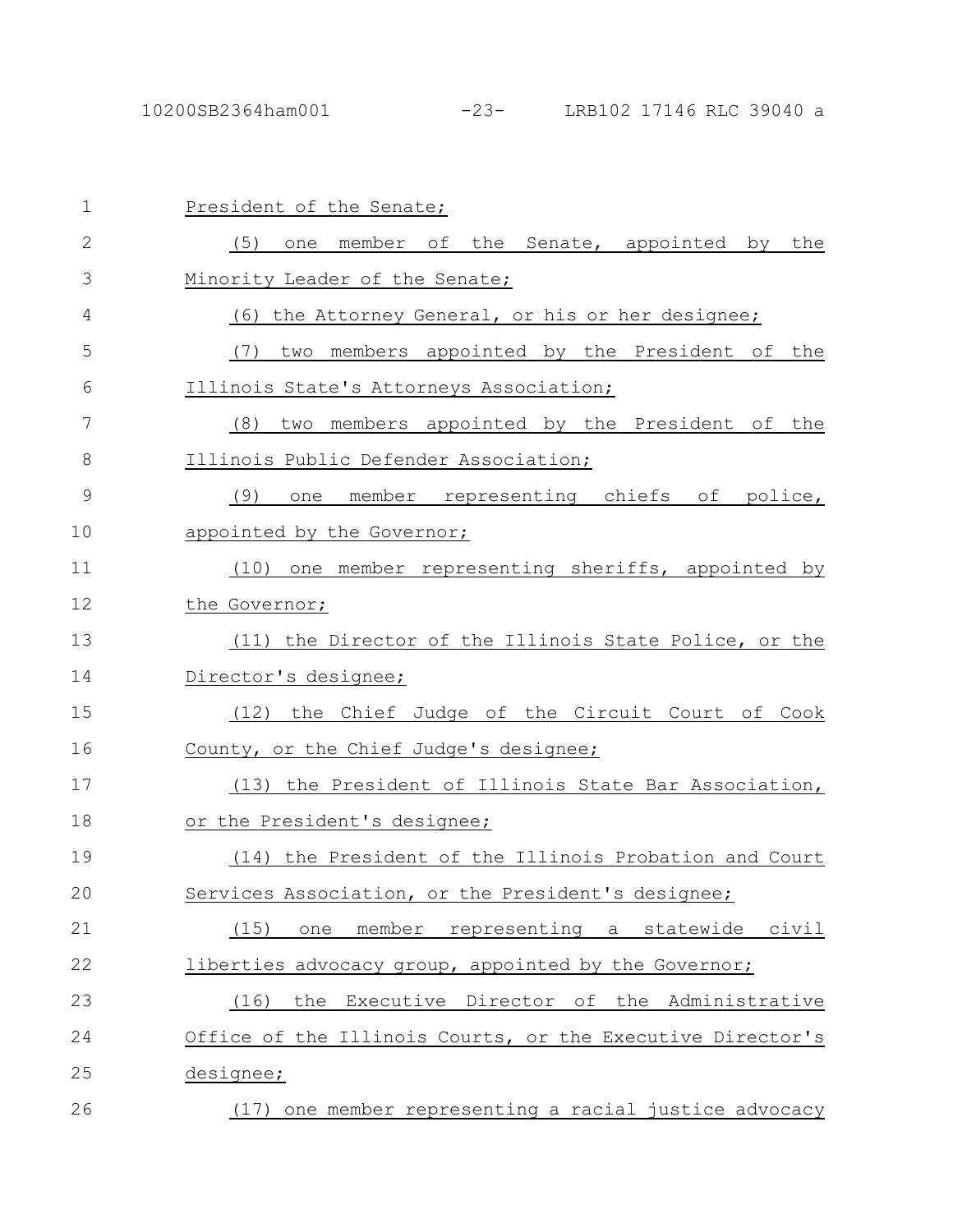| $\mathbf 1$  | group, appointed by the Governor;                            |
|--------------|--------------------------------------------------------------|
| $\mathbf{2}$ | (18) one member representing an immigrant advocacy           |
| 3            | group, appointed by the Governor;                            |
| 4            | (19) one member representing a crime victims advocacy        |
| 5            | group, appointed by the Governor;                            |
| 6            | (20)<br>one member representing a domestic or sexual         |
| 7            | violence victims advocacy group, appointed by<br>the         |
| $\,8\,$      | Governor; and                                                |
| 9            | two members of the public, appointed by the<br>(21)          |
| 10           | Governor.                                                    |
| 11           | (c) Members shall serve 3-year terms without compensation.   |
| 12           | The Commission shall select its Chairperson. The Sentencing  |
| 13           | Policy Advisory Council shall provide administrative support |
| 14           | to the Commission.                                           |
| 15           | The Commission shall provide its first report to the<br>(d)  |
| 16           | General Assembly and the Governor on November 15, 2022 and   |
| 17           | shall include in the report any recommendations regarding    |
| 18           | eligibility for pretrial detention. Beginning in 2023, the   |
| 19           | Commission shall provide an annual report to the General     |
| 20           | Assembly and the Governor by December 31.                    |
|              |                                                              |
| 21           | (730 ILCS 5/5-8A-4) (from Ch. 38, par. 1005-8A-4)            |
| 22           | Sec. 5-8A-4. Program description.<br>The<br>supervising      |
| 23           | authority may promulgate rules that prescribe reasonable     |

24 guidelines under which an electronic monitoring and home detention program shall operate. When using electronic 25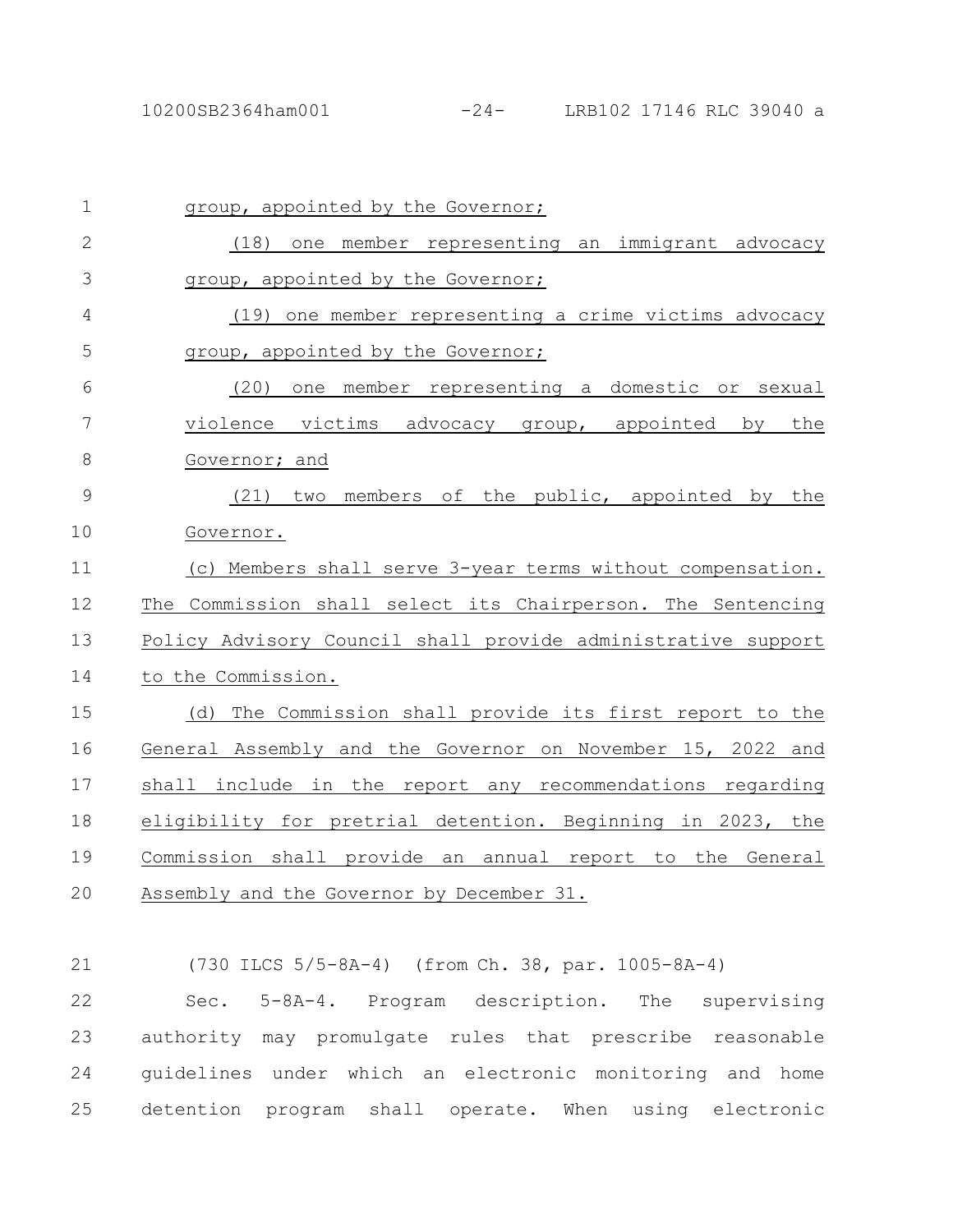monitoring for home detention these rules may include, but not be limited to, the following: (A) The participant may be instructed to remain within the interior premises or within the property boundaries of his or her residence at all times during the hours designated by the supervising authority. Such instances of approved absences from the home shall include, but are not limited to, the following: (1) working or employment approved by the court or traveling to or from approved employment; (2) unemployed and seeking employment approved for the participant by the court; (3) undergoing medical, psychiatric, mental health treatment, counseling, or other treatment programs approved for the participant by the court; (4) attending an educational institution or a program approved for the participant by the court; (5) attending a regularly scheduled religious service at a place of worship; (6) participating in community work release or community service programs approved for the participant by the supervising authority; (7) for another compelling reason consistent with the public interest, as approved by the supervising authority; or (8) purchasing groceries, food, or other basic 1 2 3 4 5 6 7 8 9 10 11 12 13 14 15 16 17 18 19 20 21 22 23 24 25 26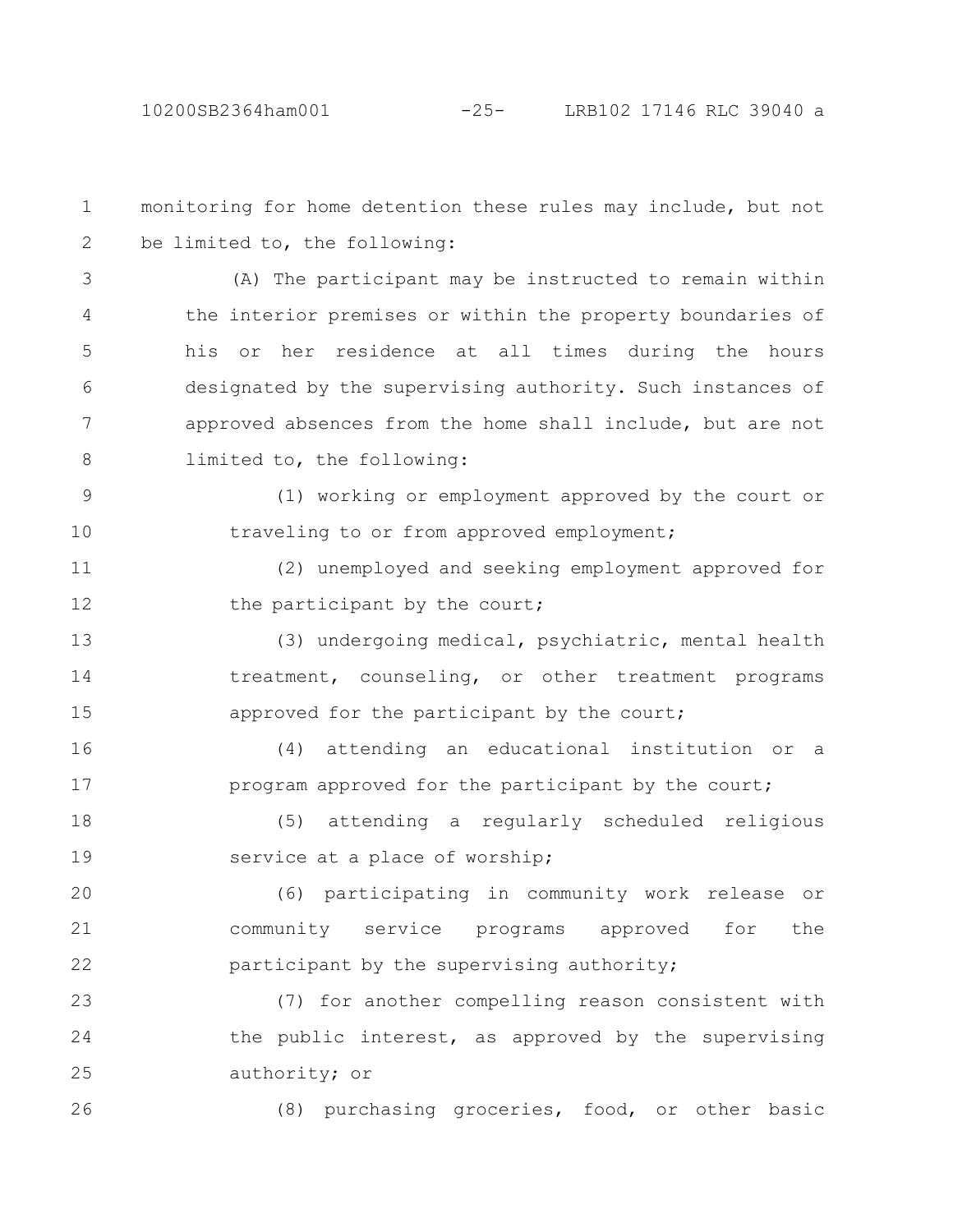1

necessities.

(A-1) At a minimum, any person ordered to pretrial home confinement with or without electronic monitoring must be provided with movement spread out over no fewer than 2 periods of time two days per week, to participate in basic activities such as those listed in paragraph (A). The periods of time shall be determined by the supervising authority. During any period of authorized movement, the supervising authority may monitor the participant's location. 2 3 4 5 6 7 8 9 10

If a person on pretrial home confinement is charged with a forcible felony, the State may file a verified motion to deny the participant movement under this paragraph. Following a hearing, the court shall grant the motion only if the court finds by clear and convincing evidence that, based on the totality of the circumstances, movement should be denied. In evaluating the totality of the circumstances, the court shall consider if the movement restriction is necessary to prevent a specific, real, and present threat to the safety of another person or persons and whether the participant would be able to meet the participant's basic needs without movement under this paragraph. 11 12 13 14 15 16 17 18 19 20 21 22 23

(B) The participant shall admit any person or agent designated by the supervising authority into his or her residence at any time for purposes of verifying the 24 25 26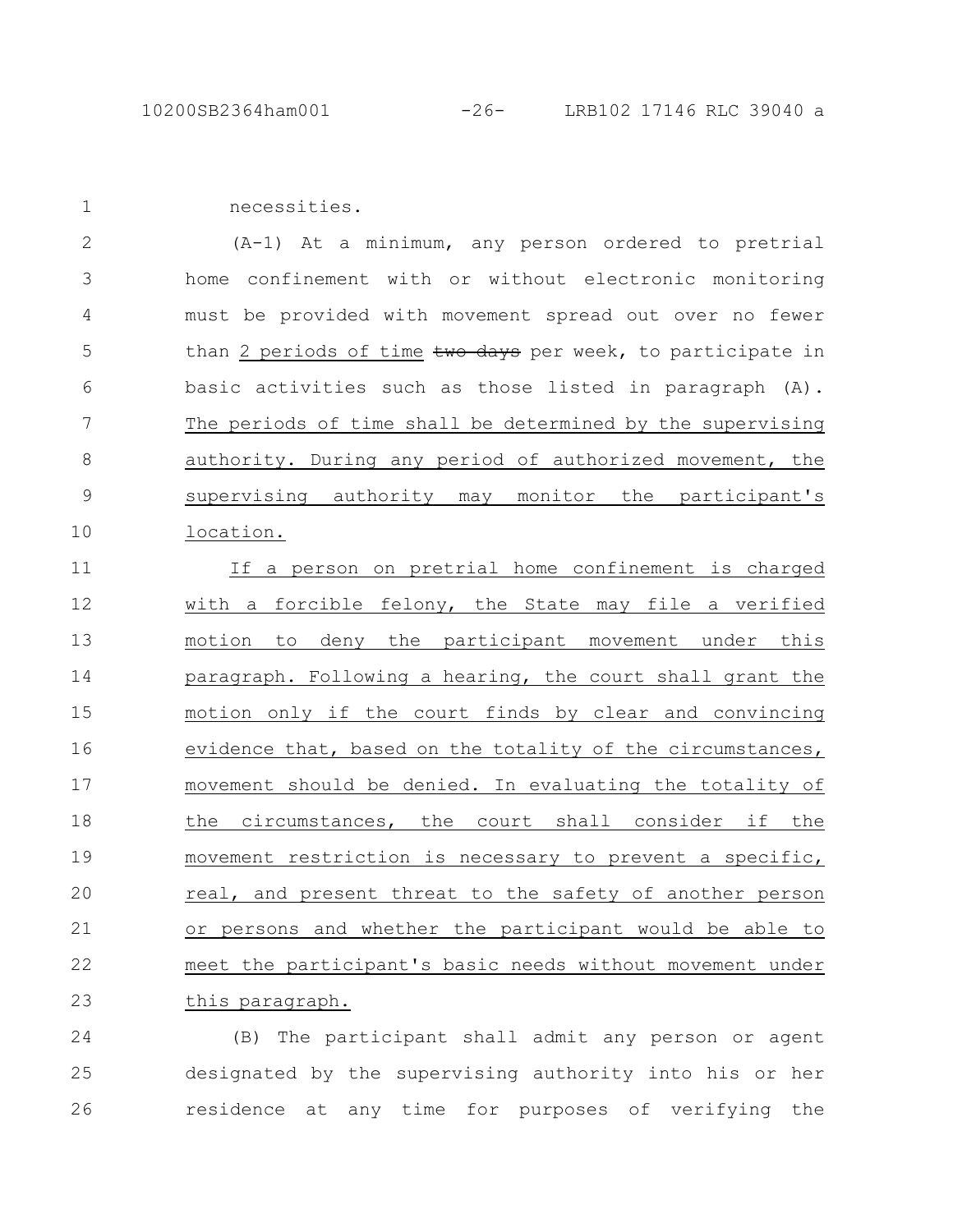participant's compliance with the conditions of his or her detention. 1 2

(C) The participant shall make the necessary arrangements to allow for any person or agent designated by the supervising authority to visit the participant's place of education or employment at any time, based upon the approval of the educational institution employer or both, for the purpose of verifying the participant's compliance with the conditions of his or her detention. 3 4 5 6 7 8 9

(D) The participant shall acknowledge and participate with the approved electronic monitoring device as designated by the supervising authority at any time for the purpose of verifying the participant's compliance with the conditions of his or her detention. 10 11 12 13 14

15 16 (E) The participant shall maintain the following:

(1) access to a working telephone;

(2) a monitoring device in the participant's home, or on the participant's person, or both; and 17 18

(3) a monitoring device in the participant's home and on the participant's person in the absence of a telephone. 19 20 21

(F) The participant shall obtain approval from the supervising authority before the participant changes residence or the schedule described in subsection (A) of this Section. Such approval shall not be unreasonably withheld. 22 23 24 25 26